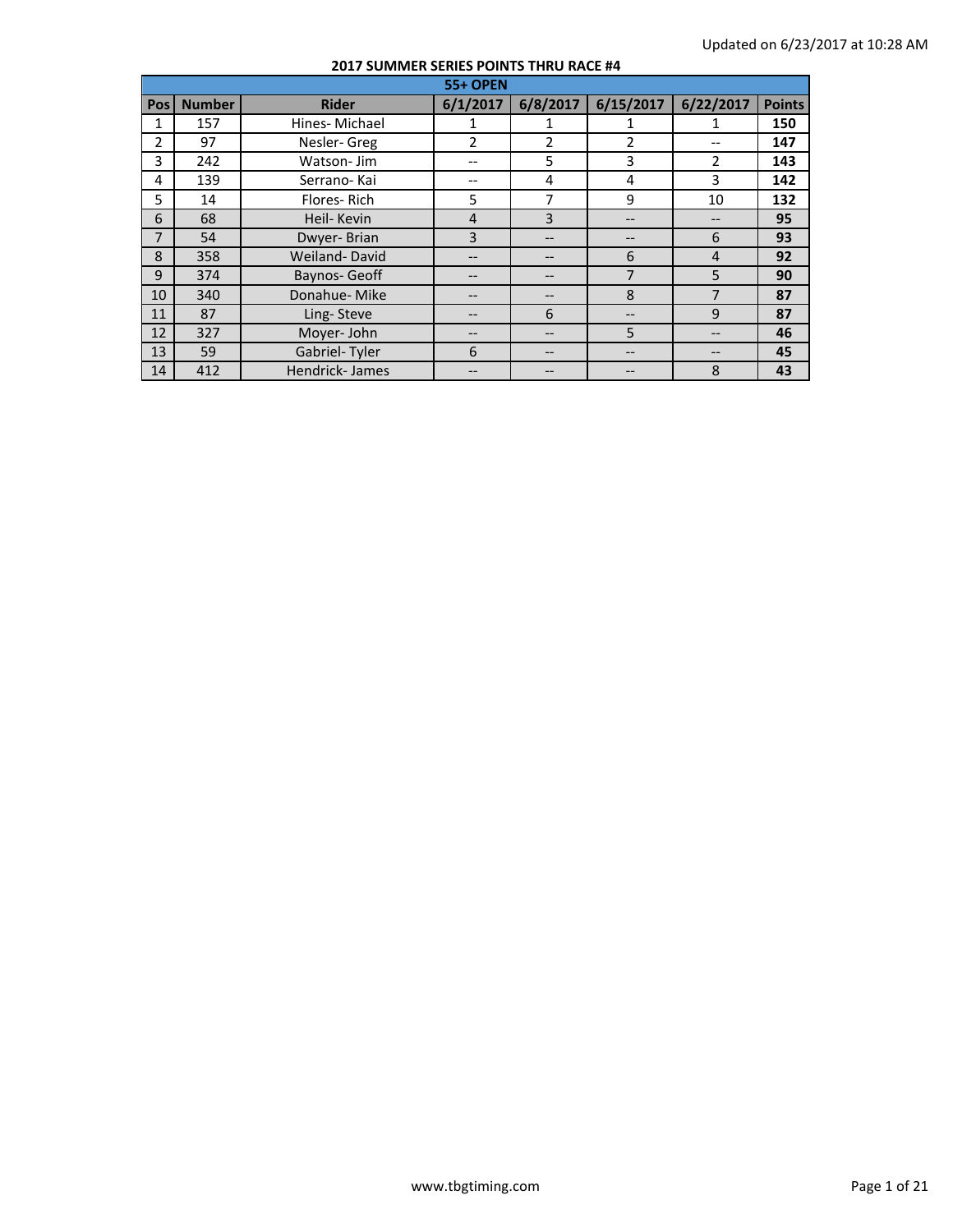|                | <b>BIG BONED (200+)</b> |                       |                |                |                |           |               |  |  |  |
|----------------|-------------------------|-----------------------|----------------|----------------|----------------|-----------|---------------|--|--|--|
| Pos l          | <b>Number</b>           | <b>Rider</b>          | 6/1/2017       | 6/8/2017       | 6/15/2017      | 6/22/2017 | <b>Points</b> |  |  |  |
| 1              | 205                     | Flaming-Todd          | 2              | 1              | 1              | 2         | 149           |  |  |  |
| $\overline{2}$ | 179                     | Barrena-Jack          | 1              | <b>DNF</b>     | $\overline{2}$ | 3         | 147           |  |  |  |
| 3              | 19                      | Nelson-Brandon        | 3              | 2              | 5              | 5         | 143           |  |  |  |
| 4              | 155                     | Young-Todd            | 6              | 3              | 4              | 4         | 142           |  |  |  |
| 5              | 107                     | Reiner- Gary          | 9              | $\overline{7}$ | 7              | 6         | 133           |  |  |  |
| 6              | 181                     | Tabor-Noel            | 8              | 6              | --             | 7         | 132           |  |  |  |
| 7              | 114                     | Rozsa-Lamar           | $\overline{4}$ | $\overline{4}$ |                |           | 94            |  |  |  |
| 8              | 192                     | Spiegel-Pete          | $\overline{7}$ | 5              |                |           | 90            |  |  |  |
| 9              | 163                     | <b>Burgoin-Alfred</b> | 10             |                | 8              |           | 84            |  |  |  |
| 10             | 194                     | Powers-Thomas         | 11             | 8              | --             |           | 83            |  |  |  |
| 11             | 383                     | Geier-Eric            |                |                |                | 1         | 50            |  |  |  |
| 12             | 330                     | Guerrero V- Mauricio  |                |                | 3              |           | 48            |  |  |  |
| 13             | 217                     | <b>Miller-Nate</b>    | 5              |                |                |           | 46            |  |  |  |
| 14             | 227                     | Philippart-Eric       |                | <b>DNF</b>     | 6              |           | 45            |  |  |  |
| 15             | 144                     | Carlson-Jesse         | <b>DNS</b>     |                |                |           | $\mathbf{0}$  |  |  |  |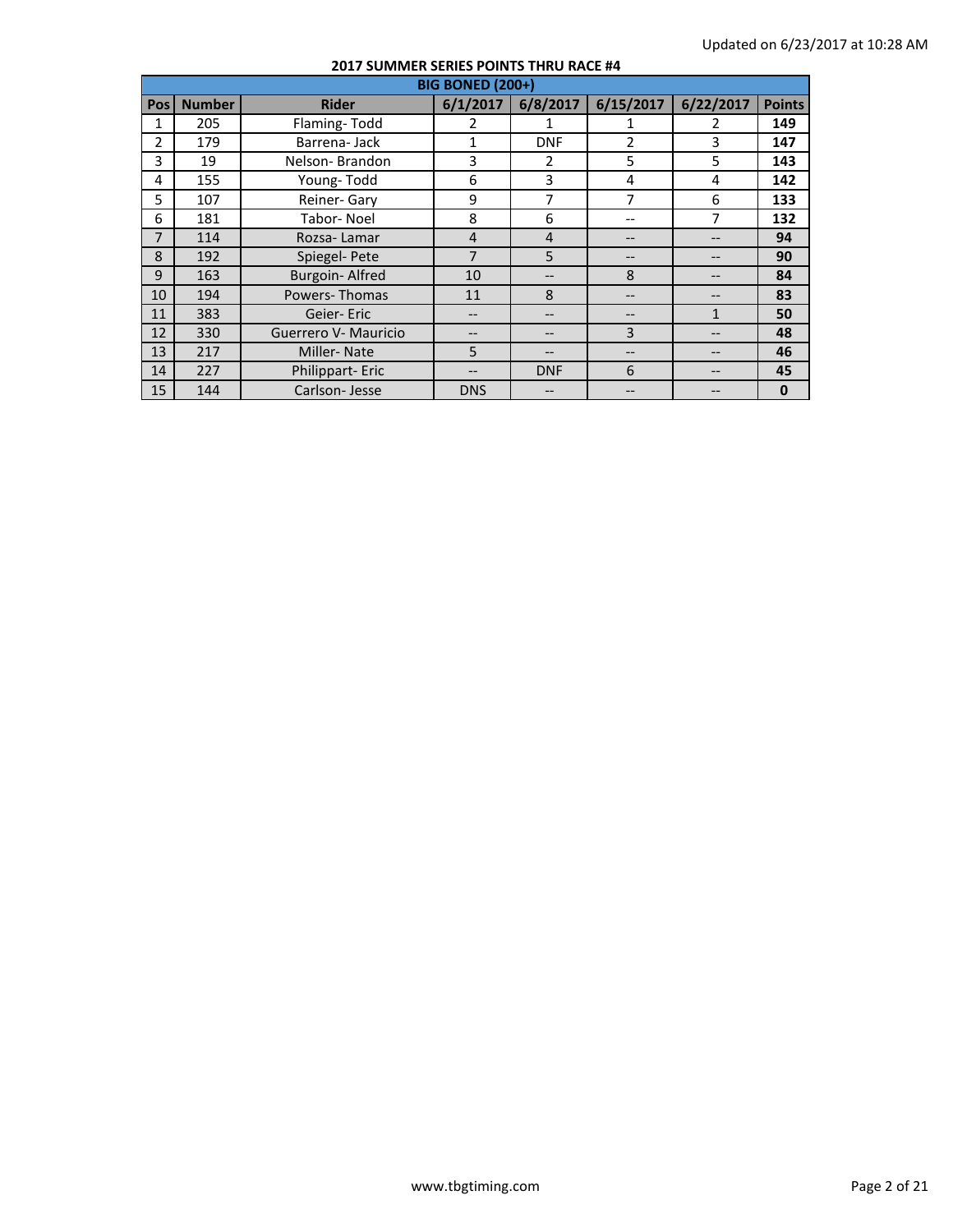|                | <b>ENDURO 16+</b> |                        |                          |                          |                          |                          |               |  |  |  |
|----------------|-------------------|------------------------|--------------------------|--------------------------|--------------------------|--------------------------|---------------|--|--|--|
| Pos            | <b>Number</b>     | <b>Rider</b>           | 6/1/2017                 | 6/8/2017                 | 6/15/2017                | 6/22/2017                | <b>Points</b> |  |  |  |
| 1              | 22                | <b>Wagner-Travis</b>   | $\mathbf{1}$             | 1                        | <b>DNF</b>               | 2                        | 149           |  |  |  |
| $\overline{2}$ | 135               | Williams- Steven       | 3                        | $\overline{\phantom{a}}$ | 3                        | 3                        | 144           |  |  |  |
| 3              | 193               | Watkins-Adam           | 4                        | $\overline{4}$           | 4                        | 4                        | 141           |  |  |  |
| 4              | 145               | Konicke- Jeff          | $\overline{7}$           | 5                        | 5                        | $\overline{7}$           | 136           |  |  |  |
| 5              | 152               | Fierro-Justin          | 8                        | 8                        | 8                        | 6                        | 131           |  |  |  |
| 6              | 213               | Farkas-Mike            | $\overline{2}$           | $\overline{a}$           | $\overline{2}$           | --                       | 98            |  |  |  |
| $\overline{7}$ | 229               | <b>Gibbons-Richard</b> | $-$                      | 3                        | $\overline{\phantom{a}}$ | 5                        | 94            |  |  |  |
| 8              | 331               | <b>Ehlke-Matt</b>      | $\overline{\phantom{a}}$ | $\overline{\phantom{a}}$ | 6                        | 8                        | 88            |  |  |  |
| 9              | 221               | McDonald-Matt          | 9                        | 11                       | $\overline{\phantom{a}}$ | $-$                      | 82            |  |  |  |
| 10             | 400               | Lopes-Brian            | $\overline{\phantom{a}}$ | $\overline{a}$           | $\overline{\phantom{a}}$ | $\mathbf{1}$             | 50            |  |  |  |
| 11             | 347               | De La Rosa-Rafael      | $\overline{\phantom{a}}$ | $\overline{\phantom{a}}$ | $\mathbf{1}$             | --                       | 50            |  |  |  |
| 12             | 228               | <b>Bitner-Tom</b>      | $-$                      | $\overline{2}$           | $\overline{\phantom{a}}$ | --                       | 49            |  |  |  |
| 13             | 162               | Carona- Gilbert        | 5                        | $\overline{a}$           | $\overline{\phantom{a}}$ | --                       | 46            |  |  |  |
| 14             | 292               | Neth-David             | $\overline{\phantom{a}}$ | 6                        | $\qquad \qquad -$        | $-$                      | 45            |  |  |  |
| 15             | 161               | Santos-Juan            | 6                        | $\overline{\phantom{a}}$ | $\overline{\phantom{a}}$ | $-$                      | 45            |  |  |  |
| 16             | 329               | Seitman-Adam           | $\overline{\phantom{a}}$ | $-$                      | $\overline{7}$           | --                       | 44            |  |  |  |
| 17             | 40                | Briceño-Daniel         | <b>DNS</b>               | $\overline{7}$           | $\overline{\phantom{a}}$ | $\overline{\phantom{a}}$ | 44            |  |  |  |
| 18             | 398               | Ochoa-Babbe            | $\overline{\phantom{0}}$ | $-$                      | $-$                      | 9                        | 42            |  |  |  |
| 19             | 259               | Staszak-Chris          | $---$                    | 9                        | $\overline{\phantom{a}}$ | --                       | 42            |  |  |  |
| 20             | 304               | Carter-Sean            | $\overline{\phantom{a}}$ | $\overline{\phantom{a}}$ | 9                        | --                       | 42            |  |  |  |
| 21             | 218               | Johnson-Trevor         | 10                       | $\overline{\phantom{a}}$ | $-$                      | $-$                      | 41            |  |  |  |
| 22             | 407               | Garcia-Ruben           | $\overline{\phantom{0}}$ | $\overline{\phantom{a}}$ | $\overline{\phantom{a}}$ | 10                       | 41            |  |  |  |
| 23             | 230               | Lamprides- Jeff        | $\overline{\phantom{a}}$ | 10                       | $-$                      | $\overline{\phantom{a}}$ | 41            |  |  |  |
| 24             | 406               | Proffitt-Morgan        | $---$                    | $-$                      | --                       | 11                       | 40            |  |  |  |
| 25             | 299               | Aptfel-Andrew          | $\overline{\phantom{a}}$ | 12                       | --                       | --                       | 39            |  |  |  |
| 26             | 48                | Crisostomo-Alex        | <b>DNS</b>               | $\overline{\phantom{a}}$ | $-$                      | --                       | $\mathbf 0$   |  |  |  |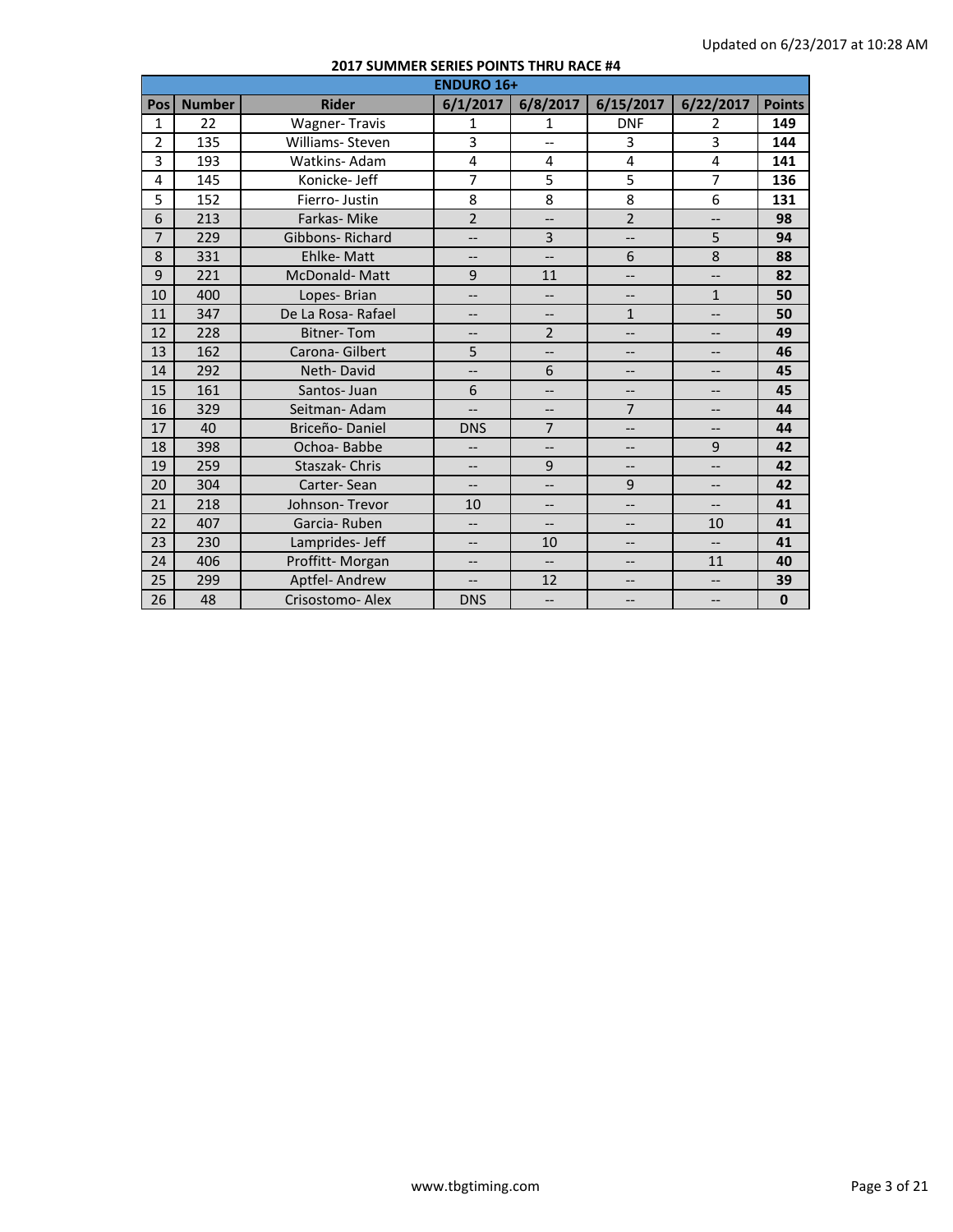|                | <b>FEMALE BEG 16+</b> |                     |                |                |                |                |               |  |  |  |
|----------------|-----------------------|---------------------|----------------|----------------|----------------|----------------|---------------|--|--|--|
| <b>Pos</b>     | <b>Number</b>         | <b>Rider</b>        | 6/1/2017       | 6/8/2017       | 6/15/2017      | 6/22/2017      | <b>Points</b> |  |  |  |
| 1              | 113                   | Rozsa-Angie         |                |                | 1              | 2              | 150           |  |  |  |
| $\mathfrak{p}$ | 104                   | Piggott-Emma        | 3              | 3              | $\overline{2}$ | 5              | 145           |  |  |  |
| 3              | 69                    | Henry-Kristin       | 6              | $\overline{4}$ |                | --             | 92            |  |  |  |
| $\overline{4}$ | 47                    | Colon-Rocio         | 5              | 5              |                |                | 92            |  |  |  |
| 5              | 397                   | Musgrave-Anna       | $- -$          |                | --             | $\mathbf{1}$   | 50            |  |  |  |
| 6              | 220                   | Bryson-Maya         | $\overline{2}$ |                |                |                | 49            |  |  |  |
| 7              | 284                   | Warren-Sierra       |                | $\overline{2}$ |                |                | 49            |  |  |  |
| 8              | 424                   | Sugarman- Elizabeth | --             |                |                | 3              | 48            |  |  |  |
| 9              | 396                   | Ucles-Paola         | --             |                | --             | $\overline{4}$ | 47            |  |  |  |
| 10             | 151                   | Martinez-Melissa    | 4              |                | --             | --             | 47            |  |  |  |
| 11             | 403                   | Sevilla-Jenna       |                |                |                | 6              | 45            |  |  |  |
| 12             | 377                   | Cantwell-Laurie     |                |                |                | 7              | 44            |  |  |  |
| 13             | 90                    | Marsteller-Suzanne  | <b>DNF</b>     |                |                |                | $\mathbf 0$   |  |  |  |
| 14             | 216                   | Sato-Sergio         | <b>DNF</b>     |                | --             |                | $\mathbf{0}$  |  |  |  |
| 15             | 402                   | LeDuke-Denin        |                |                |                | <b>DNS</b>     | $\mathbf 0$   |  |  |  |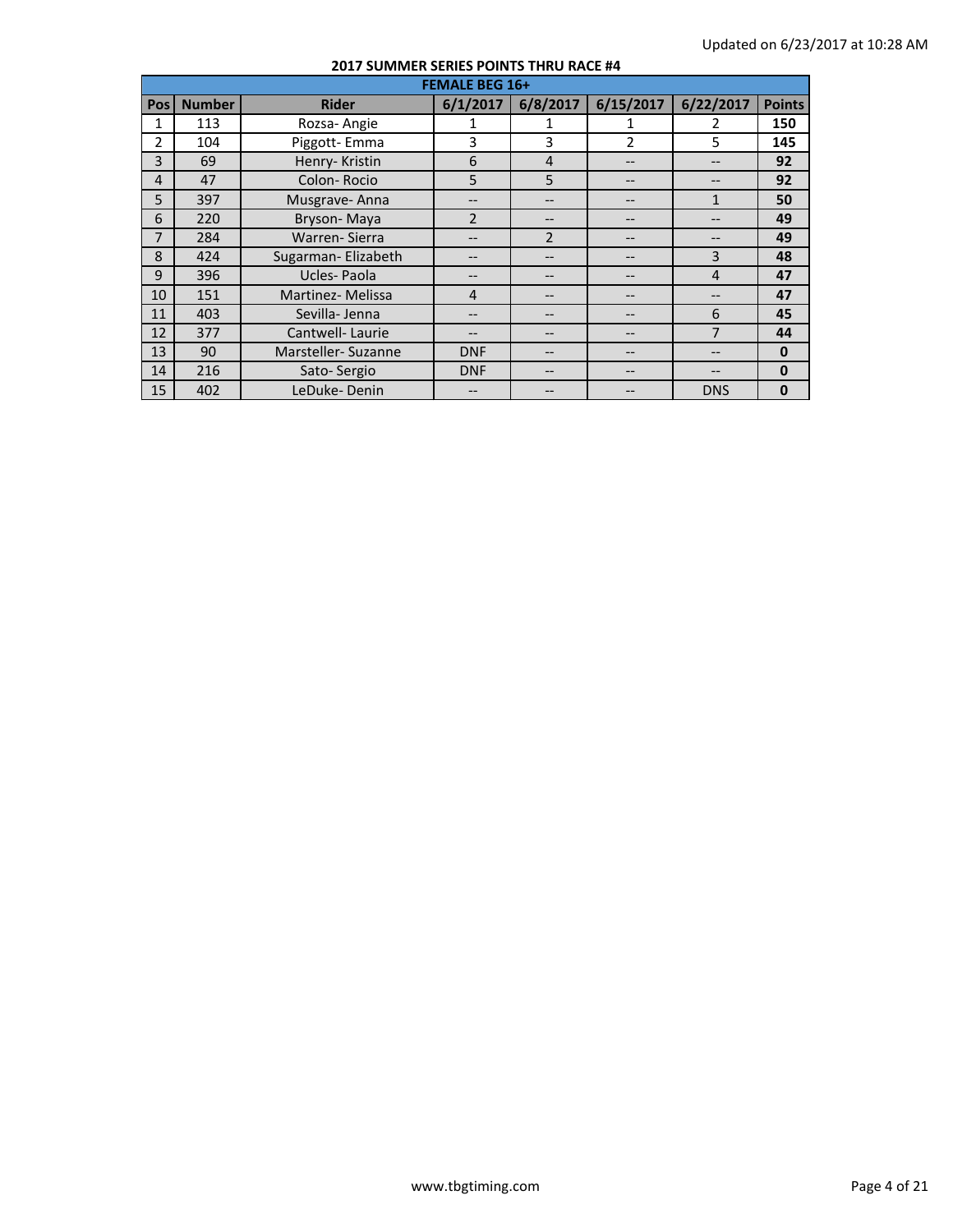|       | <b>FEMALE EXP 16+</b> |                       |          |          |           |           |               |  |  |  |
|-------|-----------------------|-----------------------|----------|----------|-----------|-----------|---------------|--|--|--|
| Pos l | <b>Number</b>         | <b>Rider</b>          | 6/1/2017 | 6/8/2017 | 6/15/2017 | 6/22/2017 | <b>Points</b> |  |  |  |
|       | 21                    | Taylor-Monica         |          |          |           |           | 147           |  |  |  |
| 2     | 128                   | Steiner-McKenzie      |          |          | 3         |           | 147           |  |  |  |
| 3     | 136                   | <b>Wilson-Heather</b> |          |          |           |           | 147           |  |  |  |
| 4     | 103                   | Peppenani-Shelly      |          | 4        |           |           | 93            |  |  |  |
| 5     | 208                   | Anderson-Annabel      |          |          | --        |           | 50            |  |  |  |
| 6     | 303                   | Brouha-Sharon         |          |          |           |           | 49            |  |  |  |
| 7     | 285                   | Strait-Rachel         |          |          | $-$       |           | 46            |  |  |  |
| 8     | 206                   | Domurat-Sarah         |          |          |           |           | 45            |  |  |  |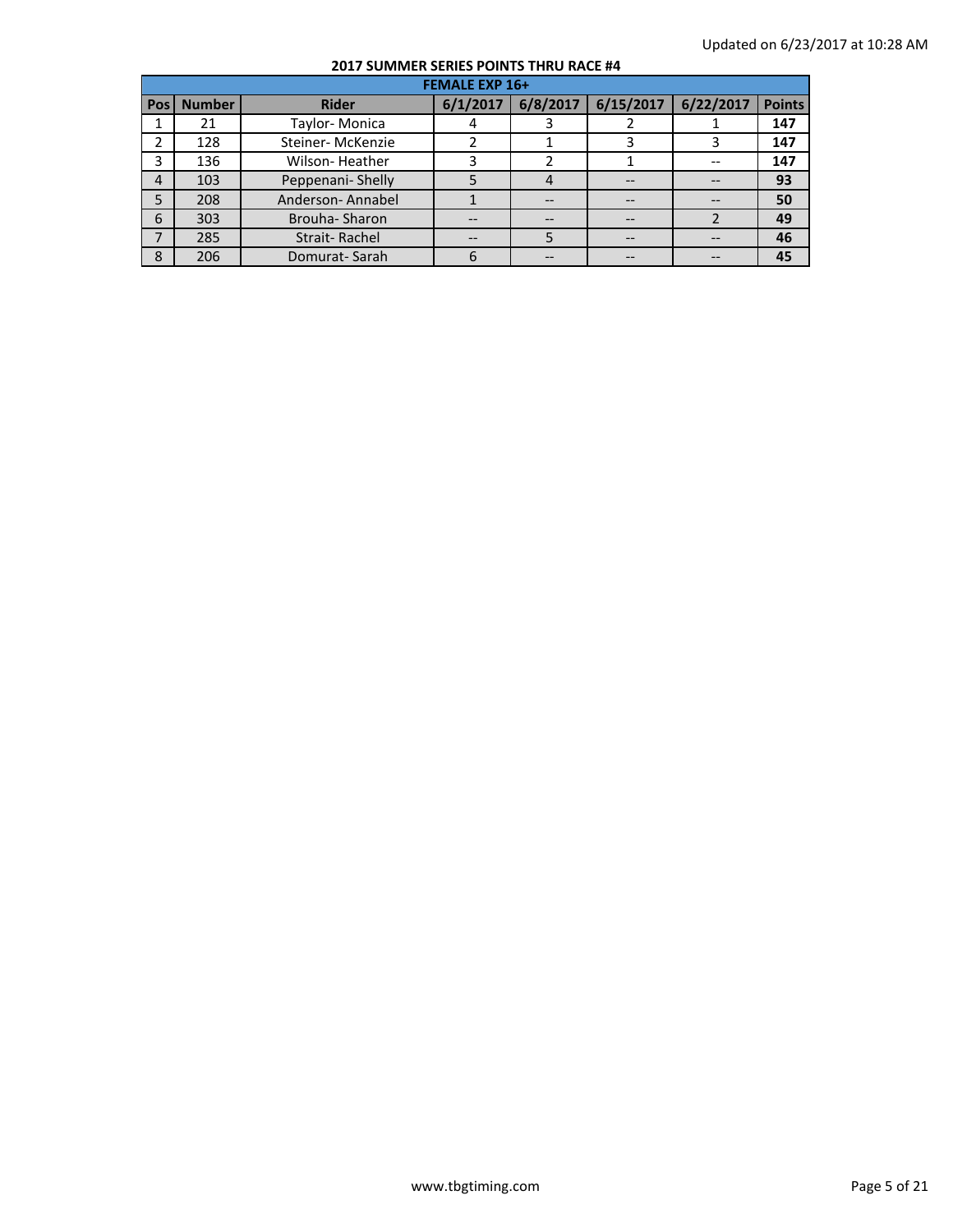|                | <b>FEMALE SPT 16+</b> |                  |                |                |                   |                |               |  |  |
|----------------|-----------------------|------------------|----------------|----------------|-------------------|----------------|---------------|--|--|
| Pos l          | <b>Number</b>         | <b>Rider</b>     | 6/1/2017       | 6/8/2017       | 6/15/2017         | 6/22/2017      | <b>Points</b> |  |  |
| 1              | 122                   | Silva-Ana        | 2              | 2              | 2                 |                | 148           |  |  |
| $\overline{2}$ | 60                    | Gibbons- Julia   | $\mathbf{1}$   | $\mathbf{1}$   | $- -$             | 4              | 147           |  |  |
| 3              | 174                   | McNanie-Shea     | 3              | 3              | $\mathbf{1}$      | 3              | 146           |  |  |
| 4              | 27                    | Johnson- Melinda | 5              | 4              | 4                 | $\overline{2}$ | 143           |  |  |
| 5              | 184                   | Psenicnik-Trina  | 6              | 5              | <b>DNF</b>        | --             | 91            |  |  |
| 6              | 66                    | Hammond- Carrie  | $\overline{4}$ | 8              | --                | --             | 90            |  |  |
| 7              | 370                   | Melder-McKenzie  | --             |                | 3                 |                | 48            |  |  |
| 8              | 303                   | Brouha-Sharon    |                |                | 5                 | --             | 46            |  |  |
| 9              | 388                   | Jaya-Kim         |                |                | --                | 5              | 46            |  |  |
| 10             | 281                   | Herrera-Ana      | --             | 6              | $- -$             | --             | 45            |  |  |
| 11             | 271                   | Festa-Lisa       |                | $\overline{7}$ | --                |                | 44            |  |  |
| 12             | 196                   | Valesova-Jana    | 7              |                | --                |                | 44            |  |  |
| 13             | 55                    | Engelberg-Wendy  | 8              |                | --                | --             | 43            |  |  |
| 14             | 232                   | Lopez- Graciela  |                | 9              | $\qquad \qquad -$ | --             | 42            |  |  |
| 15             | 279                   | Bruneau-Laura    | --             | 10             | --                | --             | 41            |  |  |
| 16             | 244                   | Swann-Erica      |                | 11             | --                |                | 40            |  |  |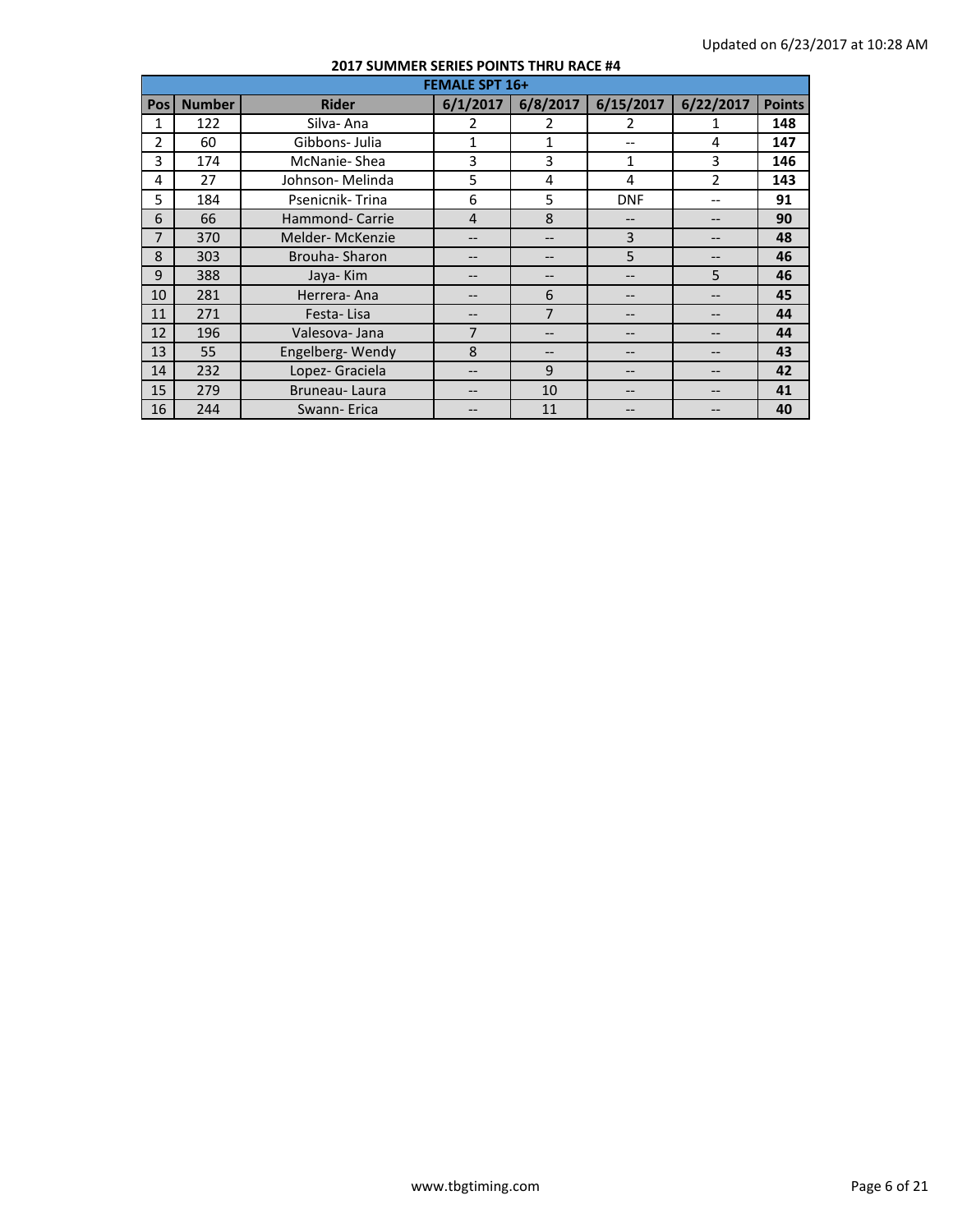|                | <b>MALE BEG 16-24</b> |                      |                |                |                |           |               |  |  |  |
|----------------|-----------------------|----------------------|----------------|----------------|----------------|-----------|---------------|--|--|--|
| Pos            | <b>Number</b>         | <b>Rider</b>         | 6/1/2017       | 6/8/2017       | 6/15/2017      | 6/22/2017 | <b>Points</b> |  |  |  |
| 1              | 30                    | Kimball-Luke         | 3              |                | 2              |           | 149           |  |  |  |
| $\overline{2}$ | 250                   | Goodman-Chance       |                | 6              | 4              | 2         | 141           |  |  |  |
| $\overline{3}$ | 233                   | King-Alex            |                | 5              | --             | 3         | 94            |  |  |  |
| $\overline{4}$ | 209                   | Eshoo-Alex           |                |                |                |           | 50            |  |  |  |
| 5              | 367                   | Pelot-Ryan           | --             | --             | 1              |           | 50            |  |  |  |
| 6              | 252                   | Dugas-Chace          |                | $\overline{2}$ |                |           | 49            |  |  |  |
| $\overline{7}$ | 167                   | <b>ONeill-Roger</b>  | $\overline{2}$ |                |                |           | 49            |  |  |  |
| 8              | 297                   | Browne-Ivan          |                | 3              | --             |           | 48            |  |  |  |
| 9              | 194                   | <b>Powers-Thomas</b> |                |                | $\overline{3}$ |           | 48            |  |  |  |
| 10             | 222                   | Spicer-Robert        |                | $\overline{4}$ |                |           | 47            |  |  |  |
| 11             | 58                    | Franklin-Nathan      | 4              |                | --             |           | 47            |  |  |  |
| 12             | 326                   | Henry-Duane          |                |                | <b>DNS</b>     |           | $\bf{0}$      |  |  |  |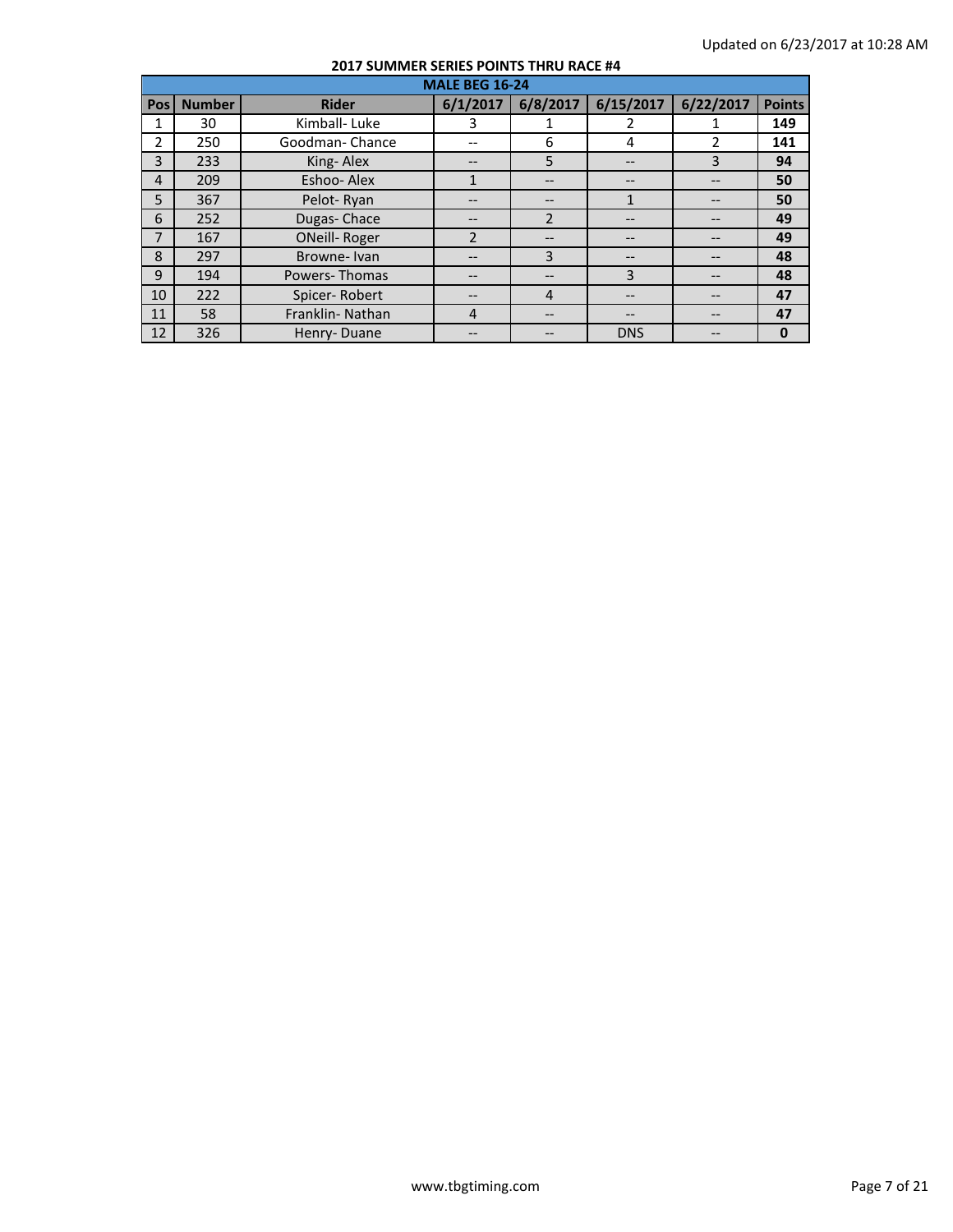|                | <b>MALE BEG 25-36</b> |                        |                          |                          |                          |                          |               |  |  |
|----------------|-----------------------|------------------------|--------------------------|--------------------------|--------------------------|--------------------------|---------------|--|--|
| Pos            | <b>Number</b>         | <b>Rider</b>           | 6/1/2017                 | 6/8/2017                 | 6/15/2017                | 6/22/2017                | <b>Points</b> |  |  |
| $\mathbf{1}$   | 166                   | Ceccato-Drew           | 1                        |                          | $\mathbf{1}$             | 1                        | 150           |  |  |
| $\overline{2}$ | 102                   | OLeary-Timothy         | $\overline{3}$           | $\overline{2}$           | $\overline{2}$           | $\overline{2}$           | 147           |  |  |
| 3              | 43                    | Castro-Alejandro       | $\overline{5}$           | $\overline{3}$           | $\overline{5}$           | 4                        | 141           |  |  |
| 4              | 111                   | Rodriguez-Javier       | $\overline{9}$           | 5                        | 9                        | 8                        | 131           |  |  |
| 5              | 266                   | Rodriguez- Jedidiah    | 8                        | 6                        | 11                       | 9                        | 130           |  |  |
| 6              | 176                   | Gonzalez-Juan          | 10                       | 10                       | $\overline{7}$           | $\overline{7}$           | 129           |  |  |
| $\overline{7}$ | 41                    | <b>Brock-Travis</b>    | 14                       | 11                       | <u></u>                  | 11                       | 117           |  |  |
| 8              | 267                   | Leyva-Rene             | $-$                      | 13                       | 13                       | 12                       | 115           |  |  |
| 9              | 119                   | Sevilla-Ricardo        | 15                       | 12                       | $\overline{\phantom{a}}$ | 13                       | 113           |  |  |
| 10             | 64                    | Greco-Paul             | <b>DNF</b>               | $\overline{7}$           | 8                        | <b>DNF</b>               | 87            |  |  |
| 11             | 105                   | Poplevko-Ivan          | $\overline{2}$           | $\mathbf 1$              | $\overline{\phantom{0}}$ | --                       | 99            |  |  |
| 12             | 373                   | Simon-Justin           | $\overline{\phantom{a}}$ | $\overline{\phantom{a}}$ | 6                        | 5                        | 91            |  |  |
| 13             | 363                   | Perez-Hector           | $-$                      | $\overline{4}$           | 10                       | --                       | 88            |  |  |
| 14             | 142                   | Balouchin-Robin        | $\overline{7}$           | 9                        | $\overline{\phantom{a}}$ | $-$                      | 86            |  |  |
| 15             | 149                   | Dennis- Justin         | 16                       | 8                        | $\overline{\phantom{a}}$ | $\overline{\phantom{a}}$ | 78            |  |  |
| 16             | 236                   | Oviedo-Michael         | --                       | --                       | --                       | 3                        | 48            |  |  |
| 17             | 322                   | Luke-Charles           | $\overline{\phantom{a}}$ | $-$                      | $\overline{3}$           | --                       | 48            |  |  |
| 18             | 143                   | Barre-Raymond          | $\overline{4}$           | $-$                      | $\overline{\phantom{a}}$ | $\overline{\phantom{a}}$ | 47            |  |  |
| 19             | 324                   | Diaz- Porfirio         | --                       | --                       | 4                        | --                       | 47            |  |  |
| 20             | 202                   | Warmer-Kyle            | 6                        | $-$                      | $\overline{\phantom{a}}$ | --                       | 45            |  |  |
| 21             | 304                   | Carter-Sean            | $\overline{\phantom{a}}$ | $-$                      | $\overline{\phantom{a}}$ | 6                        | 45            |  |  |
| 22             | 378                   | McCluskey-Cory         | $-$                      | $-$                      |                          | 10                       | 41            |  |  |
| 23             | 120                   | Shallenberger-Thomas   | 11                       | $\overline{\phantom{a}}$ | --                       | $\overline{\phantom{a}}$ | 40            |  |  |
| 24             | 317                   | Plumb-Robert           | $\overline{\phantom{a}}$ | $\overline{\phantom{m}}$ | 12                       | --                       | 39            |  |  |
| 25             | 80                    | Langston-Joel          | 12                       | --                       | $\overline{\phantom{a}}$ | --                       | 39            |  |  |
| 26             | $\overline{35}$       | Bahena-Andrew          | 13                       | <u></u>                  | <u></u>                  | --                       | 38            |  |  |
| 27             | 394                   | Grosse-Kyle            | $\overline{\phantom{a}}$ | $\overline{\phantom{a}}$ | $\overline{\phantom{a}}$ | 14                       | 37            |  |  |
| 28             | 95                    | Moore-Anthony          | 17                       |                          | $-$                      | $\overline{\phantom{a}}$ | 34            |  |  |
| 29             | 63                    | Granados Mann-Santiago | 18                       | $\overline{\phantom{a}}$ | $\overline{\phantom{0}}$ | $\overline{\phantom{a}}$ | 33            |  |  |
| 30             | 137                   | Wolfe- Jeff            | <b>DNF</b>               | $\overline{\phantom{a}}$ | $\overline{\phantom{a}}$ | --                       | $\mathbf{0}$  |  |  |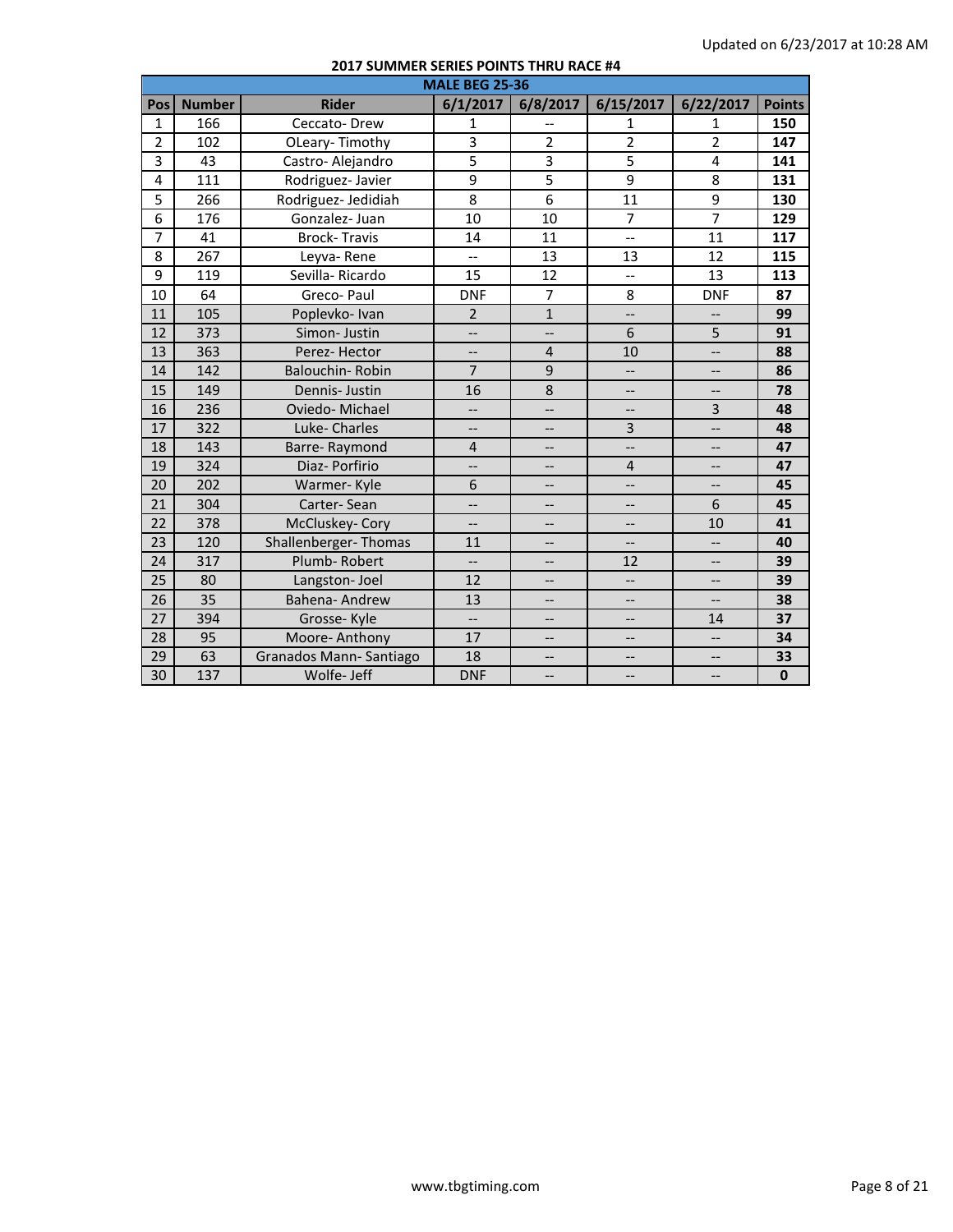|                |               |                          | <b>MALE BEG 37-48</b>    |                          |                          |                          |               |
|----------------|---------------|--------------------------|--------------------------|--------------------------|--------------------------|--------------------------|---------------|
| Pos            | <b>Number</b> | <b>Rider</b>             | 6/1/2017                 | 6/8/2017                 | 6/15/2017                | 6/22/2017                | <b>Points</b> |
| 1              | 24            | de la Cruz-Joseph        | $\mathbf{1}$             | 1                        | 1                        | 2                        | 150           |
| $\overline{2}$ | 25            | Ginter-Gary              | $\overline{2}$           | $\overline{2}$           | $\overline{2}$           | $\mathbf{1}$             | 148           |
| 3              | 131           | Tweedy-Shawn             | $\overline{3}$           | 3                        | 3                        | $\overline{\phantom{a}}$ | 144           |
| 4              | 13            | Ferratt-Mason            | $\overline{4}$           | $\overline{\mathbf{4}}$  | $\overline{\mathbf{4}}$  | <b>DNS</b>               | 141           |
| 5              | 200           | Tom-Steven               | 11                       | $\overline{7}$           | 6                        | 3                        | 137           |
| $\overline{6}$ | 156           | Stenton- John            | 10                       | $\overline{9}$           | $\overline{5}$           | $\overline{5}$           | 134           |
| $\overline{7}$ | 17            | MACARE-MICHAEL           | 8                        | $\overline{5}$           | $\overline{7}$           | 14                       | 133           |
| 8              | 83            | Lehmann-Paul             | 13                       | $\overline{a}$           | 8                        | 4                        | 128           |
| 9              | 180           | Yates-Joey               | 14                       | 8                        | 13                       | 6                        | 126           |
| 10             | 170           | Dean-Jeremiah            | $\overline{7}$           | $\boldsymbol{6}$         | <b>DNF</b>               | 15                       | 125           |
| 11             | 88            | Lombardi-Rick            | $\overline{6}$           | 13                       | 11                       | $\overline{\phantom{a}}$ | 123           |
| 12             | 33            | Winckler-Jeffrey         | 15                       | 12                       | 16                       | $\overline{7}$           | 119           |
| 13             | 18            | Moatsos-John             | <b>DNS</b>               | 15                       | 18                       | 12                       | 108           |
| 14             | 168           | Lee-John                 | 20                       | 16                       | 19                       | $\overline{\phantom{a}}$ | 98            |
| 15             | 225           | Hernandez- Israel        | $\overline{\phantom{a}}$ | 10                       | 12                       | <b>DNF</b>               | 80            |
| 16             | 336           | Smith-Jason              | --                       | $\overline{\phantom{a}}$ | 14                       | 8                        | 80            |
| 17             | 77            | Jordan-Jesse             | 18                       | $\overline{\phantom{a}}$ | $\overline{\phantom{a}}$ | 10                       | 74            |
| 18             | 263           | Henderson-Ron            | $\overline{\phantom{a}}$ | 11                       | 17                       | $\overline{\phantom{a}}$ | 74            |
| 19             | 144           | Carlson-Jesse            | $\overline{\phantom{a}}$ | $\overline{\phantom{a}}$ | 20                       | 13                       | 69            |
| 20             | 121           | Sigler-Kevin             | 19                       | 17                       | $\overline{\phantom{a}}$ | $\overline{\phantom{a}}$ | 66            |
| 21             | 186           | Ford-Terry               | 5                        | $\overline{\phantom{a}}$ | --                       | $\overline{\phantom{a}}$ | 46            |
| 22             | 421           | Yep-Michael              | $\overline{\phantom{a}}$ | $\overline{\phantom{a}}$ | $\overline{\phantom{a}}$ | 9                        | 42            |
| 23             | 82            | Lee-Jay                  | $\mathsf g$              | <u></u>                  | $\overline{\phantom{a}}$ | ш.,                      | 42            |
| 24             | 204           | Brown-James              | --                       | $\overline{\phantom{a}}$ | $\overline{9}$           | $\overline{\phantom{a}}$ | 42            |
| 25             | 309           | Fuston-Arch              | $\overline{\phantom{a}}$ | $\overline{\phantom{a}}$ | 10                       | --                       | 41            |
| 26             | 380           | Harvey- Dylan            | $\overline{\phantom{a}}$ | $\overline{\phantom{a}}$ | $\overline{\phantom{a}}$ | 11                       | 40            |
| 27             | 158           | Ibarra-Mario             | 12                       | $\overline{\phantom{a}}$ | --                       | $\qquad \qquad -$        | 39            |
| 28             | 269           | Guardado-Jorge           | $\overline{\phantom{a}}$ | 14                       | $\overline{\phantom{a}}$ | $\overline{\phantom{a}}$ | 37            |
| 29             | 314           | Mackay-Neil              | $\overline{\phantom{a}}$ | $\overline{\phantom{a}}$ | 15                       | $\overline{\phantom{a}}$ | 36            |
| 30             | 399           | Livingston- Chip         | $\qquad \qquad -$        | $\overline{\phantom{a}}$ | $\overline{\phantom{a}}$ | 16                       | 35            |
| 31             | 106           | <b>QUINTO- ANASTACIO</b> | 16                       | $\overline{\phantom{a}}$ | $\overline{\phantom{a}}$ | $\overline{\phantom{a}}$ | 35            |
| 32             | 98            | Nishiguchi- Yohei        | 17                       | $\overline{\phantom{a}}$ | $\overline{\phantom{a}}$ | --                       | 34            |
| 33             | 401           | Easterly- Kevin          | $\overline{\phantom{a}}$ | --                       | --                       | 17                       | 34            |
| 34             | 224           | Forby-Tavares            | $\overline{\phantom{a}}$ | <b>DNS</b>               | --                       | 18                       | 33            |
| 35             | 381           | Maloney-Ryan             | $\qquad \qquad -$        | $\overline{\phantom{a}}$ | $\qquad \qquad -$        | 19                       | 32            |
| 36             | 379           | Aeschbacher-Noble        | --                       | --                       | --                       | 20                       | 31            |
| 37             | 160           | Felber-Reuben            | 21                       | --                       | --                       | --                       | 30            |
| 38             | 328           | Lee-Stephan              | $\overline{\phantom{a}}$ | $-$                      | 21                       | --                       | 30            |
| 39             | 371           | Talanskley- Simon        | --                       | $\overline{\phantom{a}}$ | 22                       | --                       | 29            |
| 40             | 310           | Godun- Jeff              | --                       | $\overline{\phantom{a}}$ | 23                       | --                       | 28            |
| 41             | 313           | Litzenberg-Don           | --                       | $\overline{\phantom{a}}$ | 24                       | --                       | 27            |
| 42             | 305           | Crane-Bill               | --                       | $\overline{\phantom{a}}$ | 25                       | $-\!$                    | 26            |
| 43             | 223           | Dunn-KEvin               | --                       | <b>DNF</b>               | $\overline{\phantom{a}}$ | --                       | 0             |
| 44             | 311           | Hamilton-Kevin           | --                       | $\overline{\phantom{a}}$ | <b>DNS</b>               | --                       | 0             |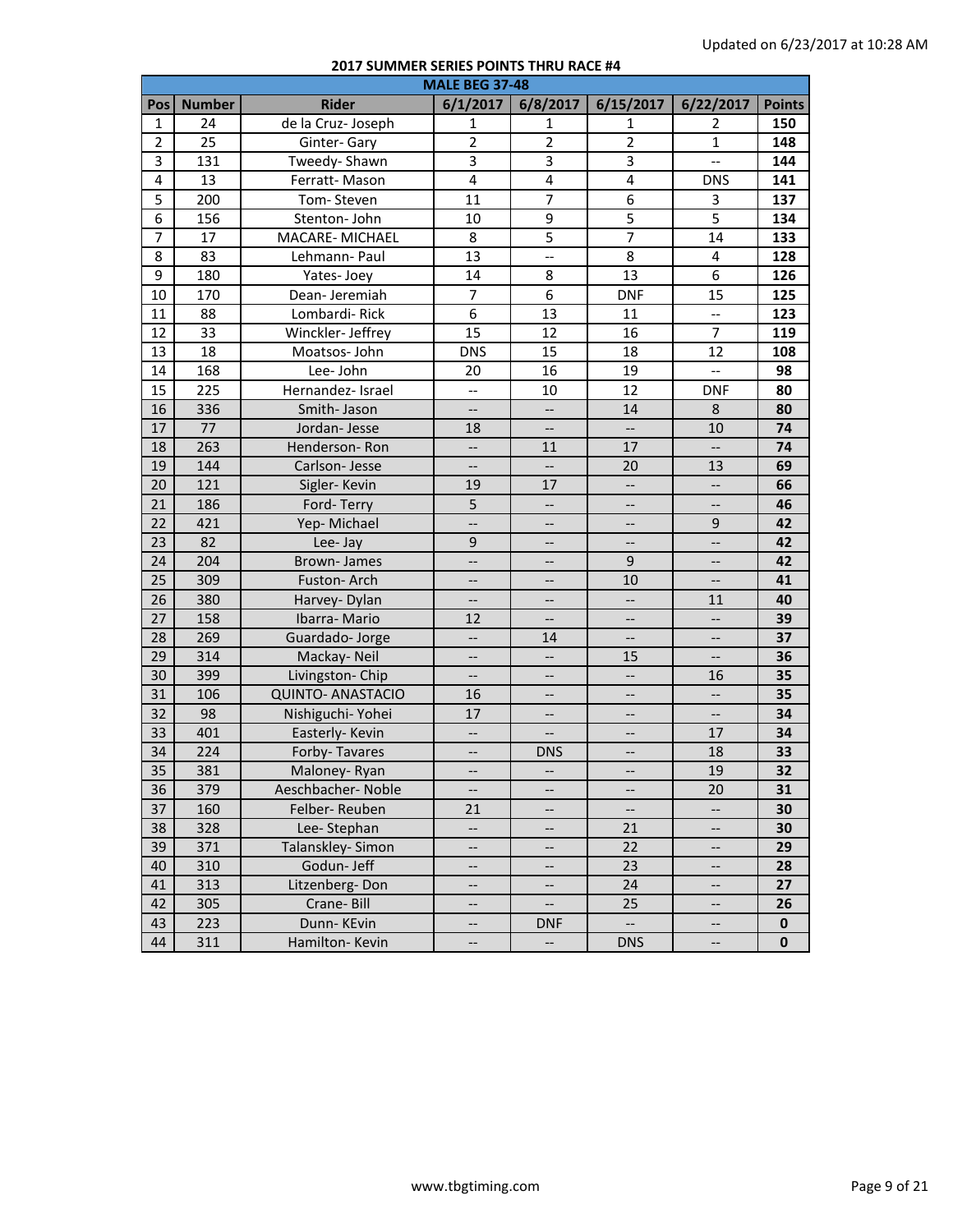|                | MALE BEG 49+  |                     |                          |                          |                          |                          |               |  |  |  |
|----------------|---------------|---------------------|--------------------------|--------------------------|--------------------------|--------------------------|---------------|--|--|--|
| Pos            | <b>Number</b> | <b>Rider</b>        | 6/1/2017                 | 6/8/2017                 | 6/15/2017                | 6/22/2017                | <b>Points</b> |  |  |  |
| 1              | 141           | Grassini- Fabian    | $\overline{2}$           | 1                        | 3                        | 1                        | 149           |  |  |  |
| $\overline{2}$ | 20            | Sanchez- Gerardo    | $\mathbf{1}$             | 3                        | 4                        | $\overline{2}$           | 147           |  |  |  |
| 3              | 134           | Wallace-Matt        | 3                        | $\overline{2}$           | 5                        | 5                        | 143           |  |  |  |
| 4              | 255           | Kooiman-Brian       | $\qquad \qquad -$        | 4                        | $\mathbf{1}$             | 6                        | 142           |  |  |  |
| 5              | 138           | Zielinski-Rusty     | 6                        | 5                        | 9                        | 3                        | 139           |  |  |  |
| 6              | 248           | Vizcarra-Luis       | $-$                      | 6                        | 6                        | 8                        | 133           |  |  |  |
| 7              | 93            | McManus-John        | 8                        | $\overline{7}$           | 8                        | 9                        | 130           |  |  |  |
| 8              | 132           | Velarde-Ken         | 9                        | 9                        | 10                       | 12                       | 125           |  |  |  |
| 9              | 74            | Jacobs-David        | 11                       | $\overline{\phantom{0}}$ | 12                       | 13                       | 117           |  |  |  |
| 10             | 59            | Gabriel-Tyler       | $\qquad \qquad -$        | 12                       | 13                       | 14                       | 114           |  |  |  |
| 11             | 254           | Musgrave-Kent       | $- -$                    | 11                       | 11                       | <b>DNF</b>               | 80            |  |  |  |
| 12             | 338           | Canoy- Craig        | $\qquad \qquad -$        | $-$                      | $\overline{2}$           | $\overline{4}$           | 96            |  |  |  |
| 13             | 318           | <b>Balcom-Mario</b> | $--$                     | $-$                      | $\overline{7}$           | 10                       | 85            |  |  |  |
| 14             | 109           | Rierdan-Doug        | $\overline{4}$           | $\qquad \qquad -$        | --                       | --                       | 47            |  |  |  |
| 15             | 61            | Goldman-Jeff        | 5                        | $\qquad \qquad -$        | $\overline{\phantom{a}}$ | $\overline{\phantom{a}}$ | 46            |  |  |  |
| 16             | 87            | Ling-Steve          | $\overline{7}$           | $\qquad \qquad -$        | --                       | --                       | 44            |  |  |  |
| 17             | 227           | Philippart-Eric     | $---$                    | $---$                    | --                       | $\overline{7}$           | 44            |  |  |  |
| 18             | 251           | Bayliss-John        | $---$                    | 8                        | --                       | --                       | 43            |  |  |  |
| 19             | 39            | Boudreau- Chad      | 10                       | $\overline{\phantom{a}}$ | --                       | --                       | 41            |  |  |  |
| 20             | 298           | Guenther-Jack       | $\overline{\phantom{a}}$ | 10                       | --                       | --                       | 41            |  |  |  |
| 21             | 382           | nazario- aby        | $---$                    | $\overline{\phantom{a}}$ | --                       | 11                       | 40            |  |  |  |
| 22             | 112           | romero- michael     | 12                       | $-$                      | --                       | --                       | 39            |  |  |  |
| 23             | 226           | Grassini- Fabian    | $\overline{\phantom{a}}$ | <b>DNS</b>               | $\qquad \qquad -$        | --                       | $\mathbf{0}$  |  |  |  |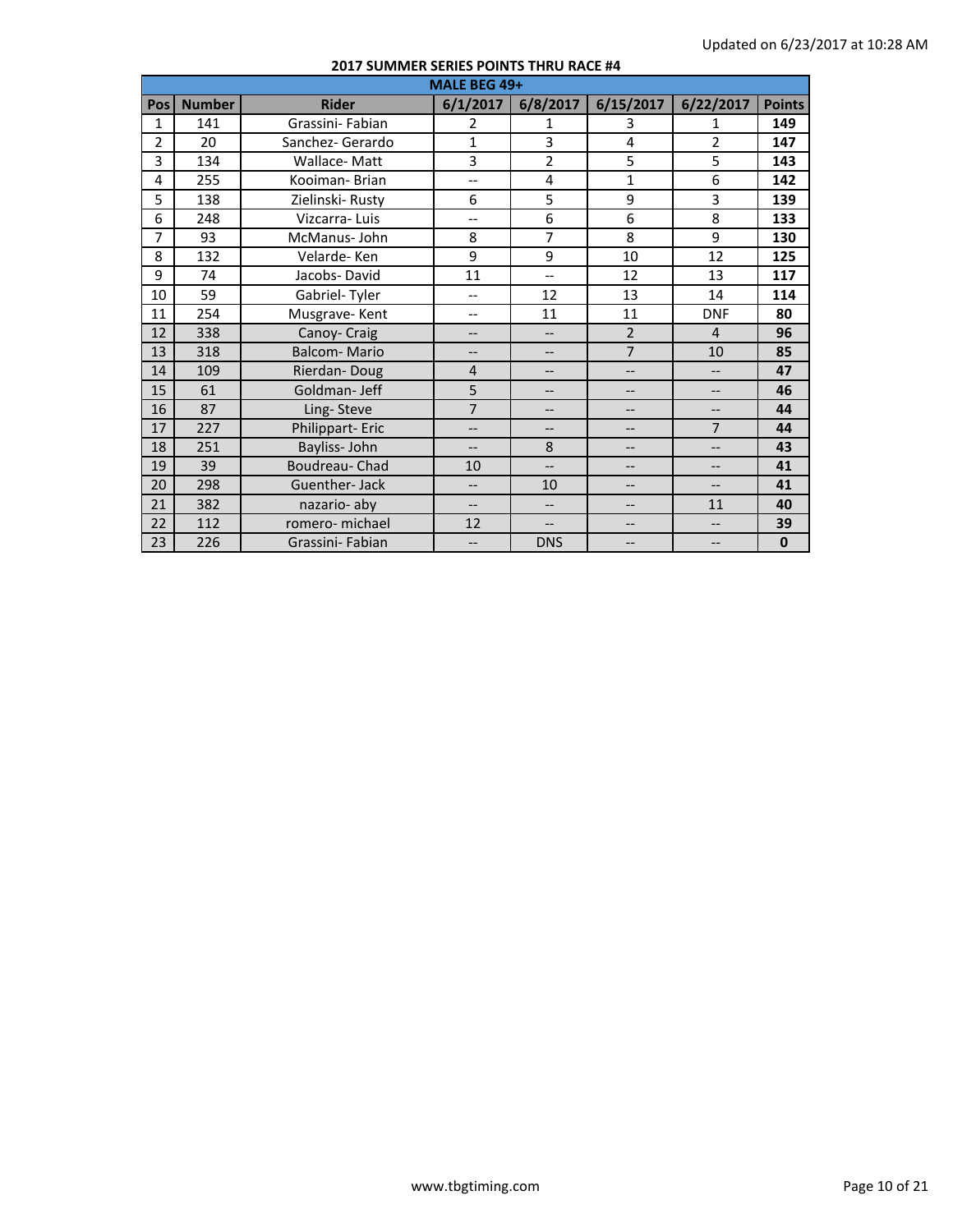|                | <b>MALE EXP 16-24</b> |                      |               |                |              |                          |               |  |  |  |
|----------------|-----------------------|----------------------|---------------|----------------|--------------|--------------------------|---------------|--|--|--|
| <b>Pos</b>     | <b>Number</b>         | <b>Rider</b>         | 6/1/2017      | 6/8/2017       | 6/15/2017    | 6/22/2017                | <b>Points</b> |  |  |  |
| 1              | 164                   | <b>Burgoin-Marco</b> |               | 1              | 2            | 3                        | 149           |  |  |  |
| $\mathfrak{p}$ | 178                   | Cappos-Jaron         | $\mathcal{P}$ | $\overline{2}$ | 5            | $\overline{\phantom{a}}$ | 147           |  |  |  |
| 3              | 190                   | Dugas-Payton         | 4             | 3              | 4            | --                       | 142           |  |  |  |
| $\overline{4}$ | 366                   | Banuelos-Richardo    |               |                | $\mathbf{1}$ | 1                        | 100           |  |  |  |
| 5              | 85                    | Levy-Seth            | 3             |                | $- -$        |                          | 48            |  |  |  |
| 6              | 355                   | Ivann Ochoa- Javier  |               |                | 3            |                          | 48            |  |  |  |
| 7              | 234                   | McDonald-Brody       |               |                | <b>DNF</b>   | $\overline{4}$           | 47            |  |  |  |
| 8              | 190                   | Dugas-Payton         |               |                |              | 5                        | 46            |  |  |  |
| 9              | 320                   | Joye- Cameron        | --            |                | 6            | --                       | 45            |  |  |  |
| 10             | 385                   | Calonder-Cade        | --            |                | $- -$        | 6                        | 45            |  |  |  |
| 11             | 405                   | Sanchez- Jonah       |               |                |              | 7                        | 44            |  |  |  |
| 12             | 386                   | Garza-Sergio         |               |                |              | 8                        | 43            |  |  |  |
| 13             | 100                   | Ochoa-Javier         | <b>DNS</b>    |                | --           |                          | $\mathbf{0}$  |  |  |  |
| 14             | 306                   | Cruz Cornejo- Ivan   | --            |                | <b>DNF</b>   |                          | $\mathbf{0}$  |  |  |  |
| 15             | 384                   | Bello-Sammy          |               |                |              | <b>DNF</b>               | $\mathbf 0$   |  |  |  |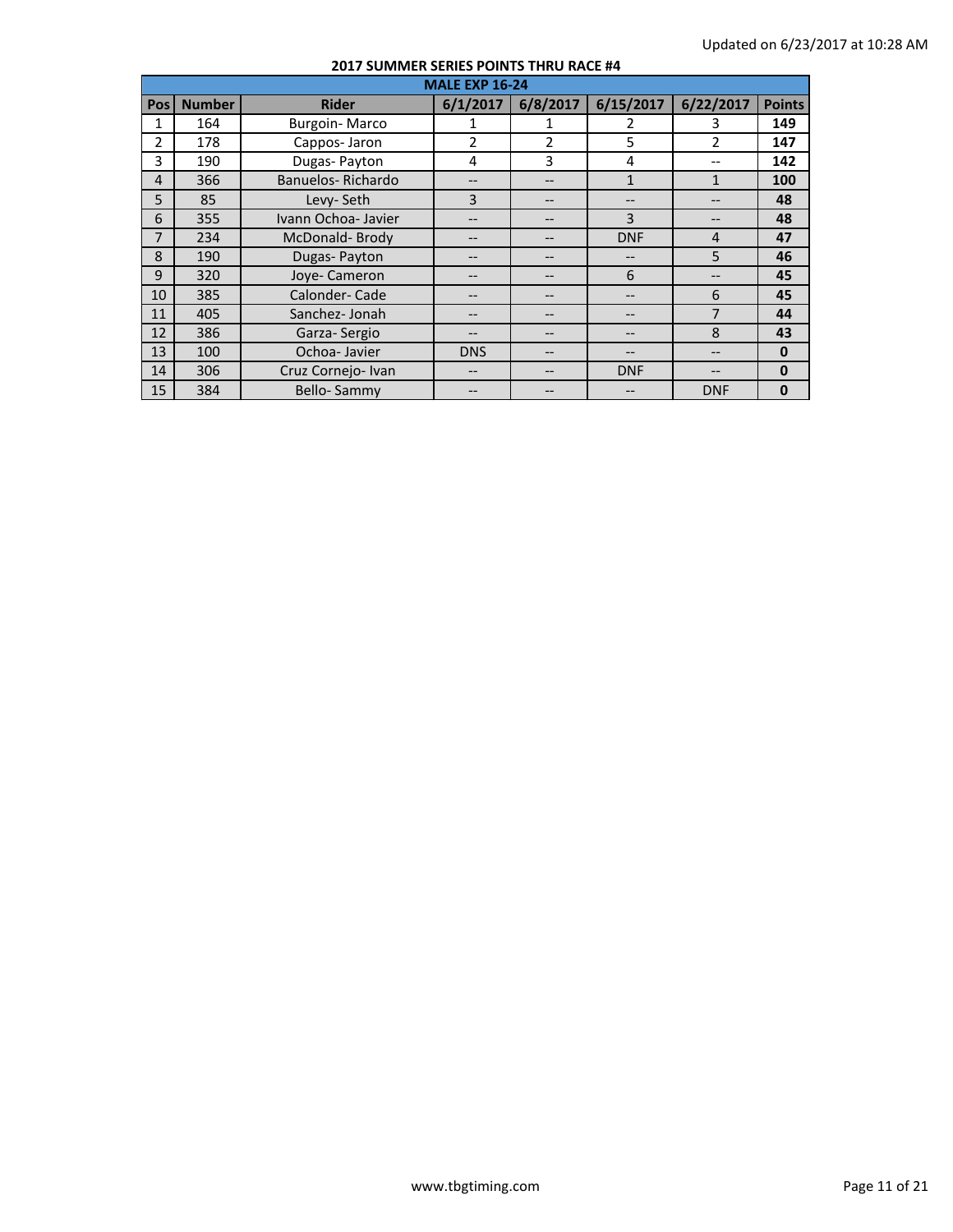|                | <b>MALE EXP 25-36</b> |                    |                |                |                   |                |               |  |  |
|----------------|-----------------------|--------------------|----------------|----------------|-------------------|----------------|---------------|--|--|
| <b>Pos</b>     | <b>Number</b>         | <b>Rider</b>       | 6/1/2017       | 6/8/2017       | 6/15/2017         | 6/22/2017      | <b>Points</b> |  |  |
| 1              | 173                   | Scarborough-Brian  |                | 1              |                   |                | 150           |  |  |
| $\overline{2}$ | 175                   | Besaw- Christopher | 4              | 4              | 4                 | $\overline{2}$ | 143           |  |  |
| 3              | 99                    | Northway- Craig    | 3              | 6              | 5                 | 3              | 142           |  |  |
| 4              | 32                    | Oswald-Jake        | 5              | 5              | 7                 | --             | 136           |  |  |
| 5              | 84                    | Lentz-Kevin        | $\overline{2}$ | 7              | $- -$             | <b>DNF</b>     | 93            |  |  |
| 6              | 264                   | Santos-David       | --             | $\overline{2}$ | $\overline{2}$    |                | 98            |  |  |
| 7              | 110                   | Rios-Jared         |                |                | 6                 | $\overline{4}$ | 92            |  |  |
| 8              | 62                    | Goodman-Derek      | 6              |                | 8                 |                | 88            |  |  |
| 9              | 210                   | Adamczyk-Martin    | 7              | 9              | $- -$             |                | 86            |  |  |
| 10             | 265                   | Howe-Isaac         |                | 8              | 9                 |                | 85            |  |  |
| 11             | 413                   | Topete Jr- Jesus   |                |                |                   | $\mathbf{1}$   | 50            |  |  |
| 12             | 375                   | Mills-Brandon      | --             |                | 3                 |                | 48            |  |  |
| 13             | 286                   | Fedorow-Ryan       |                | 3              | $- -$             |                | 48            |  |  |
| 14             | 32                    | Oswald-Jake        |                |                | $\qquad \qquad -$ | 5              | 46            |  |  |
| 15             | 280                   | Lillis-Scott       |                | 10             | --                | --             | 41            |  |  |
| 16             | 195                   | Doyle-Kyle         | <b>DNF</b>     | 11             | --                |                | 40            |  |  |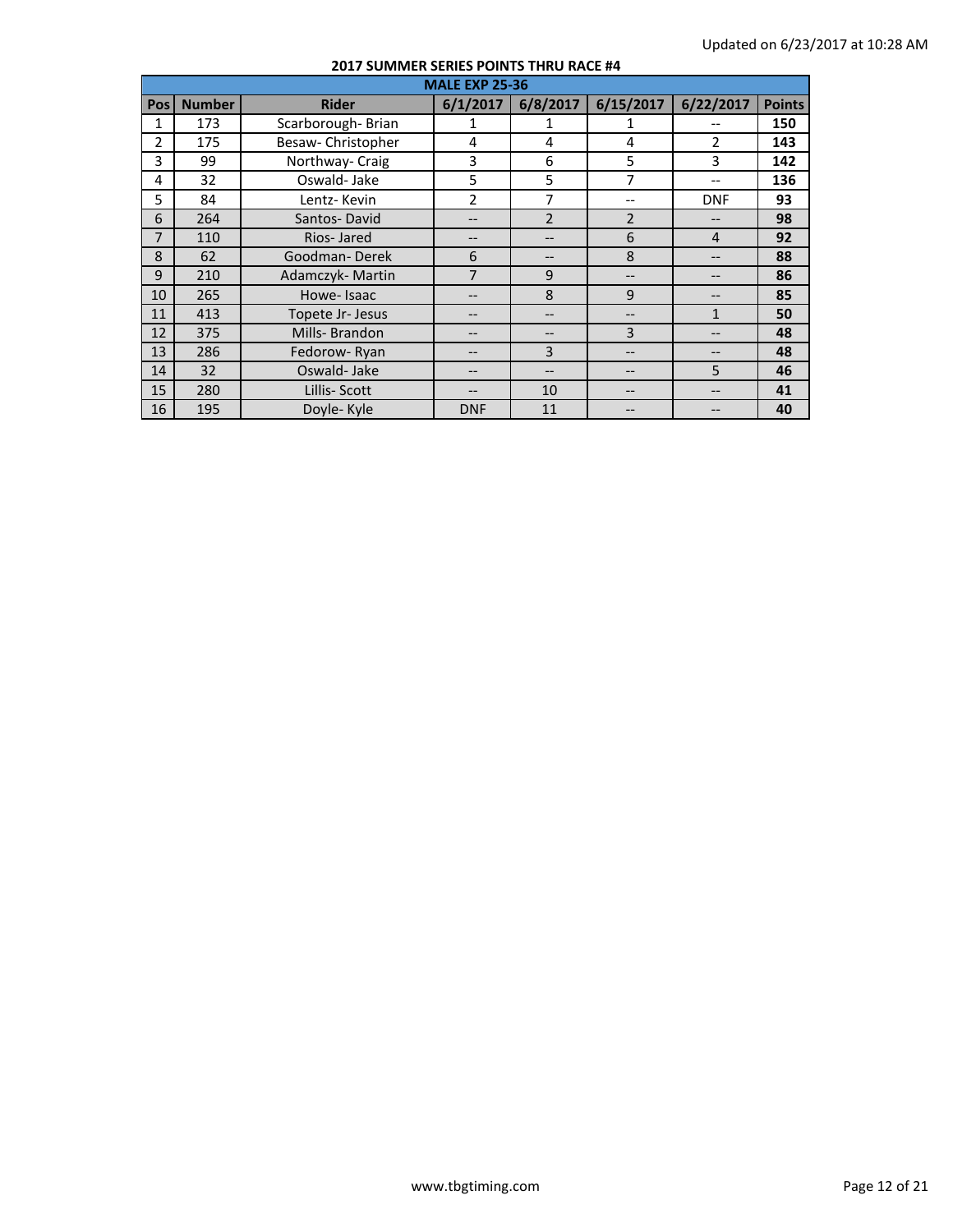|                | <b>MALE EXP 37-48</b> |                        |                          |                          |                          |                          |               |
|----------------|-----------------------|------------------------|--------------------------|--------------------------|--------------------------|--------------------------|---------------|
| Pos            | <b>Number</b>         | <b>Rider</b>           | 6/1/2017                 | 6/8/2017                 | 6/15/2017                | 6/22/2017                | <b>Points</b> |
| 1              | 260                   | Wilson-Eric            |                          | 1                        | 1                        | 1                        | 150           |
| $\overline{2}$ | 49                    | Dahl-Ryan              | $\mathbf{1}$             | $\overline{2}$           | $\overline{2}$           | $\overline{2}$           | 148           |
| 3              | 123                   | Slack-Noah             | $\overline{2}$           | 3                        | $\overline{7}$           | 5                        | 143           |
| 4              | 253                   | Elkins-Jake            | $-$                      | 4                        | 5                        | 6                        | 138           |
| 5              | 231                   | Taylor-Bryan           | $\overline{\phantom{a}}$ | 8                        | 11                       | 9                        | 125           |
| 6              | 147                   | Jones-Ben              | <b>DNF</b>               | 5                        | 4                        | $-$                      | 93            |
| $\overline{7}$ | 150                   | Engelhardt-Marc        | $\overline{4}$           | 6                        | $\overline{\phantom{a}}$ | --                       | 92            |
| 8              | 342                   | Mills-Adam             | $-$                      | $-$                      | 8                        | $\overline{4}$           | 90            |
| 9              | 302                   | <b>Brouha-Brook</b>    | $-$                      | $-$                      | 10                       | 7                        | 85            |
| 10             | 350                   | Cantwell-Solomon       | $\qquad \qquad -$        | $\qquad \qquad -$        | 12                       | 11                       | 79            |
| 11             | 414                   | Mora-Cesar             | $\overline{\phantom{a}}$ | $-$                      | $\overline{\phantom{a}}$ | $\overline{3}$           | 48            |
| 12             | 148                   | Garrison-John          | 3                        | $\qquad \qquad -$        | --                       | $-$                      | 48            |
| 13             | 346                   | Mora-Cesar             | $\overline{\phantom{a}}$ | $-$                      | 3                        | --                       | 48            |
| 14             | 198                   | Hoefer-Keith           | 5                        | $\qquad \qquad -$        | $\qquad \qquad -$        | --                       | 46            |
| 15             | 187                   | Salazar-Jimi           | 6                        | $\qquad \qquad -$        | $\overline{\phantom{a}}$ | --                       | 45            |
| 16             | 315                   | Orness-Jake            | $\qquad \qquad -$        | $\qquad \qquad -$        | 6                        | --                       | 45            |
| 17             | 118                   | Sebat-Jonathan         | $\overline{7}$           | $-$                      | $\overline{\phantom{a}}$ | --                       | 44            |
| 18             | 257                   | <b>Brochard-Gilles</b> | $\overline{\phantom{a}}$ | $\overline{7}$           | $\overline{\phantom{a}}$ | --                       | 44            |
| 19             | 408                   | Bordine-Karl           | $\qquad \qquad -$        | $\overline{\phantom{a}}$ | --                       | 8                        | 43            |
| 20             | 262                   | Meyer- Jeff            | $\qquad \qquad -$        | 9                        | $\qquad \qquad -$        | --                       | 42            |
| 21             | 301                   | <b>Bottalico-Fabio</b> | $\qquad \qquad -$        | $-$                      | 9                        | $\overline{\phantom{a}}$ | 42            |
| 22             | 423                   | Hamman-Shane           | $\overline{\phantom{m}}$ | $\overline{\phantom{m}}$ | --                       | 10                       | 41            |
| 23             | 365                   | Mayer-Carlos           | $\overline{\phantom{a}}$ | --                       | 13                       | $-$                      | 38            |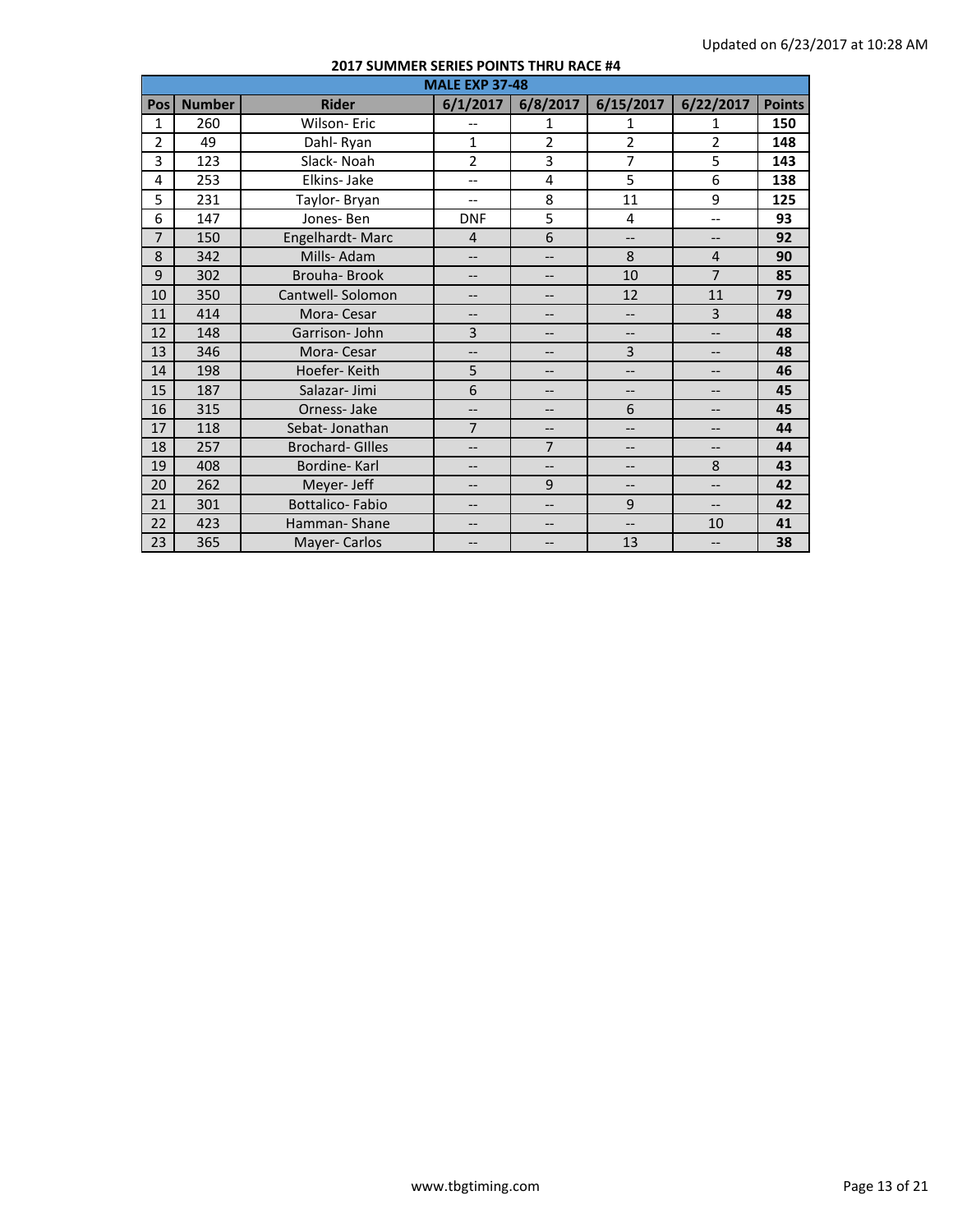|                |               |                    | MALE EXP 49+   |                |               |                |               |
|----------------|---------------|--------------------|----------------|----------------|---------------|----------------|---------------|
| <b>Pos</b>     | <b>Number</b> | <b>Rider</b>       | 6/1/2017       | 6/8/2017       | 6/15/2017     | 6/22/2017      | <b>Points</b> |
| 1              | 45            | Christman-Rob      | 6              | $\mathcal{P}$  | $\mathcal{P}$ | 3              | 146           |
| $\mathfrak{p}$ | 57            | Fenton-Greg        | 3              | $\mathbf{1}$   |               | 4              | 145           |
| 3              | 37            | Bates-Steven       | 8              | 3              | $-$           | 5              | 137           |
| $\overline{4}$ | 75            | Jacobson- Jeff     | $\overline{4}$ |                |               | $\overline{2}$ | 96            |
| 5              | 197           | Twitty- Greg       | 5              |                | $\mathbf{1}$  | --             | 96            |
| 6              | 130           | Sutton-Guy         | 1              |                |               |                | 50            |
| $\overline{7}$ | 420           | Cervantes-Emilio   |                |                |               | 1              | 50            |
| 8              | 38            | Bienias-Rick       | $\overline{2}$ |                |               |                | 49            |
| 9              | 357           | Boyd-Steve         | --             |                | 3             |                | 48            |
| 10             | 116           | Scott-Shannon      | --             | $\overline{4}$ | --            |                | 47            |
| 11             | 308           | Dodero-Deron       |                |                | 4             |                | 47            |
| 12             | 207           | Crane-Lee          | 7              |                |               | --             | 44            |
| 13             | 411           | Arnold-John        | --             |                |               | <b>DNF</b>     | $\mathbf{0}$  |
| 14             | 409           | Van Rooyan- Pieter | $- -$          |                | --            | <b>DNF</b>     | $\mathbf{0}$  |
| 15             | 395           | Sowinski- Michael  |                |                |               | <b>DNF</b>     | $\mathbf 0$   |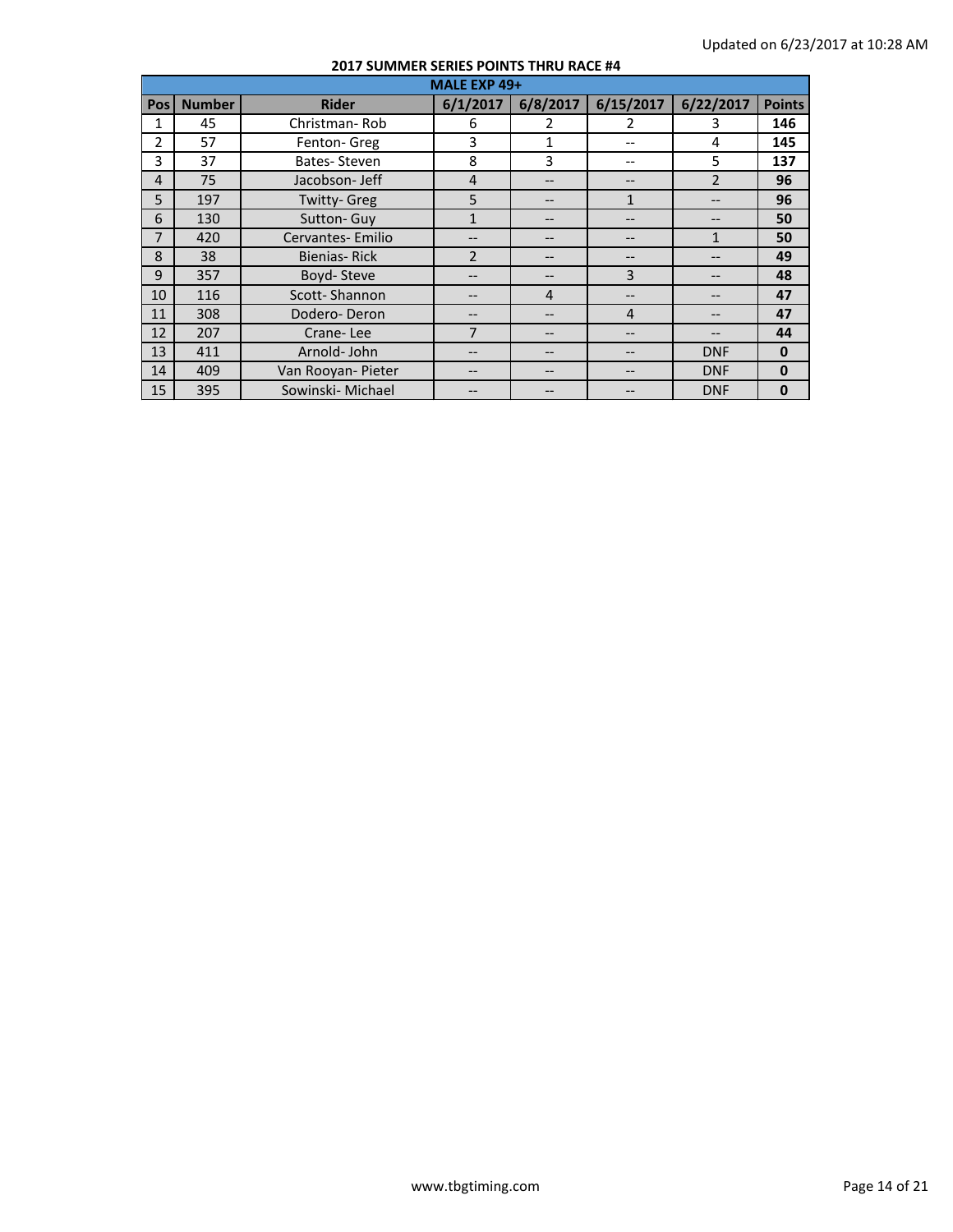|                | <b>MALE SPT 16-24</b> |                  |                          |          |                   |           |               |  |  |
|----------------|-----------------------|------------------|--------------------------|----------|-------------------|-----------|---------------|--|--|
| Pos            | <b>Number</b>         | <b>Rider</b>     | 6/1/2017                 | 6/8/2017 | 6/15/2017         | 6/22/2017 | <b>Points</b> |  |  |
| 1              | 127                   | Spain-Dylan      |                          |          |                   |           | 149           |  |  |
| 2              | 28                    | Johnson-Nico     | 5                        | 4        | 3                 |           | 145           |  |  |
| 3              | 234                   | McDonald-Brody   | --                       |          | --                |           | 50            |  |  |
| $\overline{4}$ | 316                   | Pray-Nathan      | --                       |          |                   |           | 49            |  |  |
| 5              | 146                   | Nitzen-Ryan      | $\overline{\phantom{a}}$ |          | $\qquad \qquad -$ |           | 49            |  |  |
| 6              | 296                   | Maple-Matthew    | --                       | 3        | $\qquad \qquad -$ |           | 48            |  |  |
| $\overline{7}$ | 165                   | Biggin-Duncan    | 3                        |          | --                |           | 48            |  |  |
| 8              | 215                   | Maple- Matthew   | 4                        |          |                   |           | 47            |  |  |
| 9              | 214                   | Stichels-Michael | 6                        |          |                   |           | 45            |  |  |
| 10             | 34                    | Adams-Dillon     | <b>DNS</b>               |          |                   |           | $\bf{0}$      |  |  |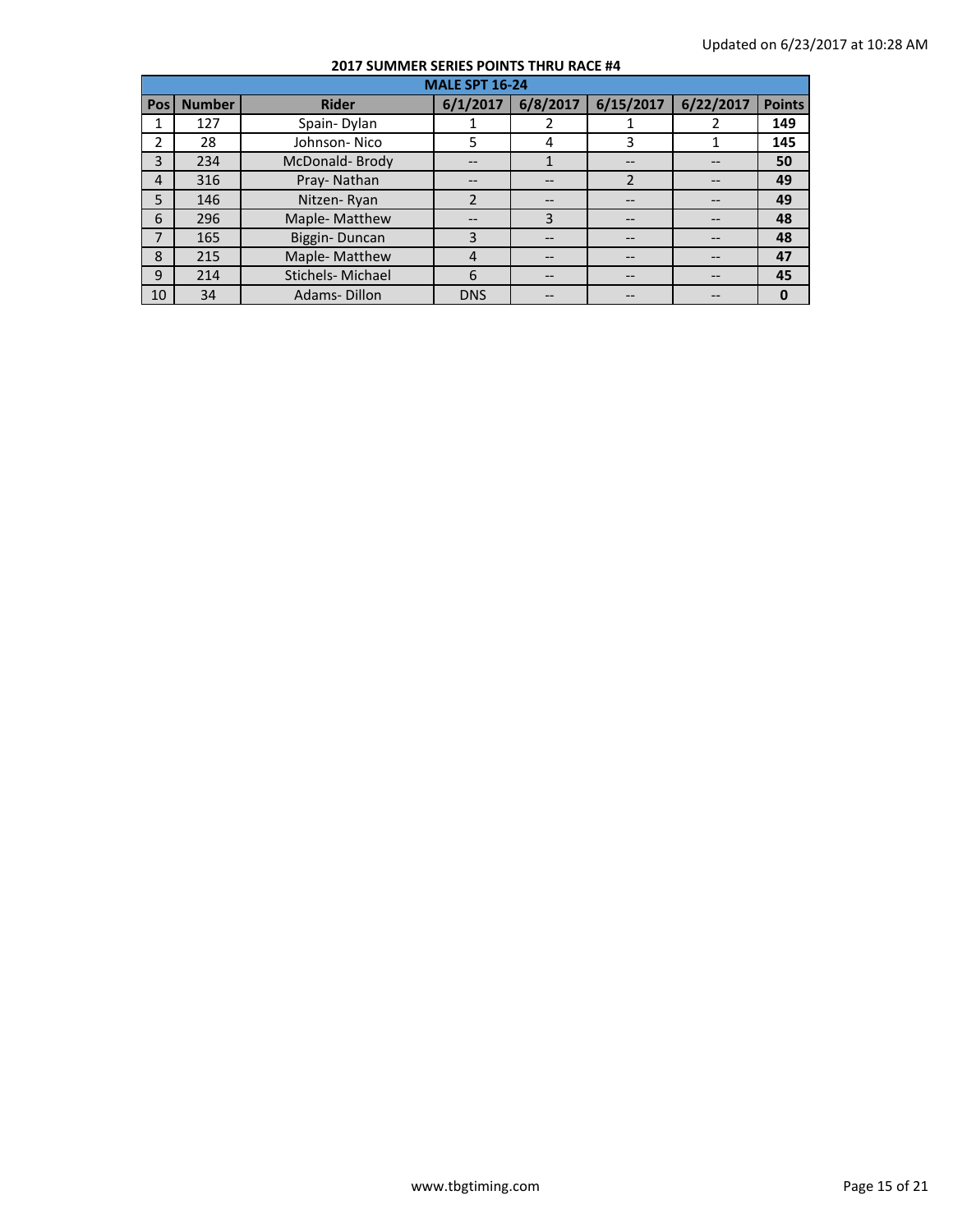|                | <b>MALE SPT 25-36</b> |                        |                          |                          |                          |                |               |
|----------------|-----------------------|------------------------|--------------------------|--------------------------|--------------------------|----------------|---------------|
| Pos            | <b>Number</b>         | <b>Rider</b>           | 6/1/2017                 | 6/8/2017                 | 6/15/2017                | 6/22/2017      | <b>Points</b> |
| 1              | 140                   | Camp-Michael           | 1                        | 1                        | <b>DNS</b>               | 1              | 150           |
| $\overline{2}$ | 189                   | Verduzco- German       | $\overline{2}$           | 3                        | $\mathbf{1}$             | 3              | 147           |
| 3              | 219                   | Chown-Dan              | 3                        | $\overline{2}$           | 12                       | 4              | 144           |
| 4              | 108                   | Reis-Trevor            | 5                        | 5                        | $\overline{2}$           | 5              | 141           |
| 5              | 11                    | Custer-Isaac           | 9                        | 6                        | 4                        | 6              | 137           |
| 6              | 92                    | mclaughlin-jake        | 6                        | 8                        | 10                       | $-$            | 129           |
| 7              | 15                    | Harvey-Ronan           | 10                       | 13                       | 9                        | 7              | 127           |
| 8              | 291                   | Gonzalez-Robert        | $\overline{\phantom{a}}$ | $\overline{7}$           | $\overline{3}$           | --             | 92            |
| 9              | 44                    | <b>CATENA-DANNY</b>    | $\overline{7}$           | $\overline{4}$           | $\overline{\phantom{0}}$ | $-$            | 91            |
| 10             | 288                   | Emery-Phil             | $\overline{\phantom{a}}$ | 12                       | 6                        | --             | 84            |
| 11             | 268                   | Gonzalez-Adolfo        | $\overline{\phantom{a}}$ | 9                        | 11                       | --             | 82            |
| 12             | 389                   | Palafox- Jorge Bayarhy | $-$                      | $\overline{a}$           | $\overline{\phantom{0}}$ | $\overline{2}$ | 49            |
| 13             | 56                    | Felizola-Rolando       | $\overline{4}$           | $-$                      | $\overline{\phantom{a}}$ | --             | 47            |
| 14             | 323                   | Camacho-Mario          | $\overline{\phantom{a}}$ | --                       | 5                        | --             | 46            |
| 15             | 369                   | Howe- Elias            | $-$                      | $-$                      | $\overline{7}$           | --             | 44            |
| 16             | 53                    | Downer-Martin          | 8                        | $\qquad \qquad -$        | $\overline{\phantom{a}}$ | --             | 43            |
| 17             | 361                   | Grosse-Kyle            | $\overline{\phantom{a}}$ | $\overline{\phantom{a}}$ | 8                        | --             | 43            |
| 18             | 235                   | Casillas-Adan          | $\overline{\phantom{a}}$ | 10                       | $\overline{\phantom{a}}$ | --             | 41            |
| 19             | 236                   | Oviedo-Michael         | $-$                      | 11                       | $-$                      | --             | 40            |
| 20             | 101                   | Ogale- Advait          | 11                       | $\overline{\phantom{a}}$ | $\qquad \qquad -$        | --             | 40            |
| 21             | 237                   | Sachar-Christopher     | $\overline{\phantom{0}}$ | 14                       | $-$                      | --             | 37            |
| 22             | 42                    | Carter-Sean            | <b>DNS</b>               |                          | --                       |                | $\mathbf 0$   |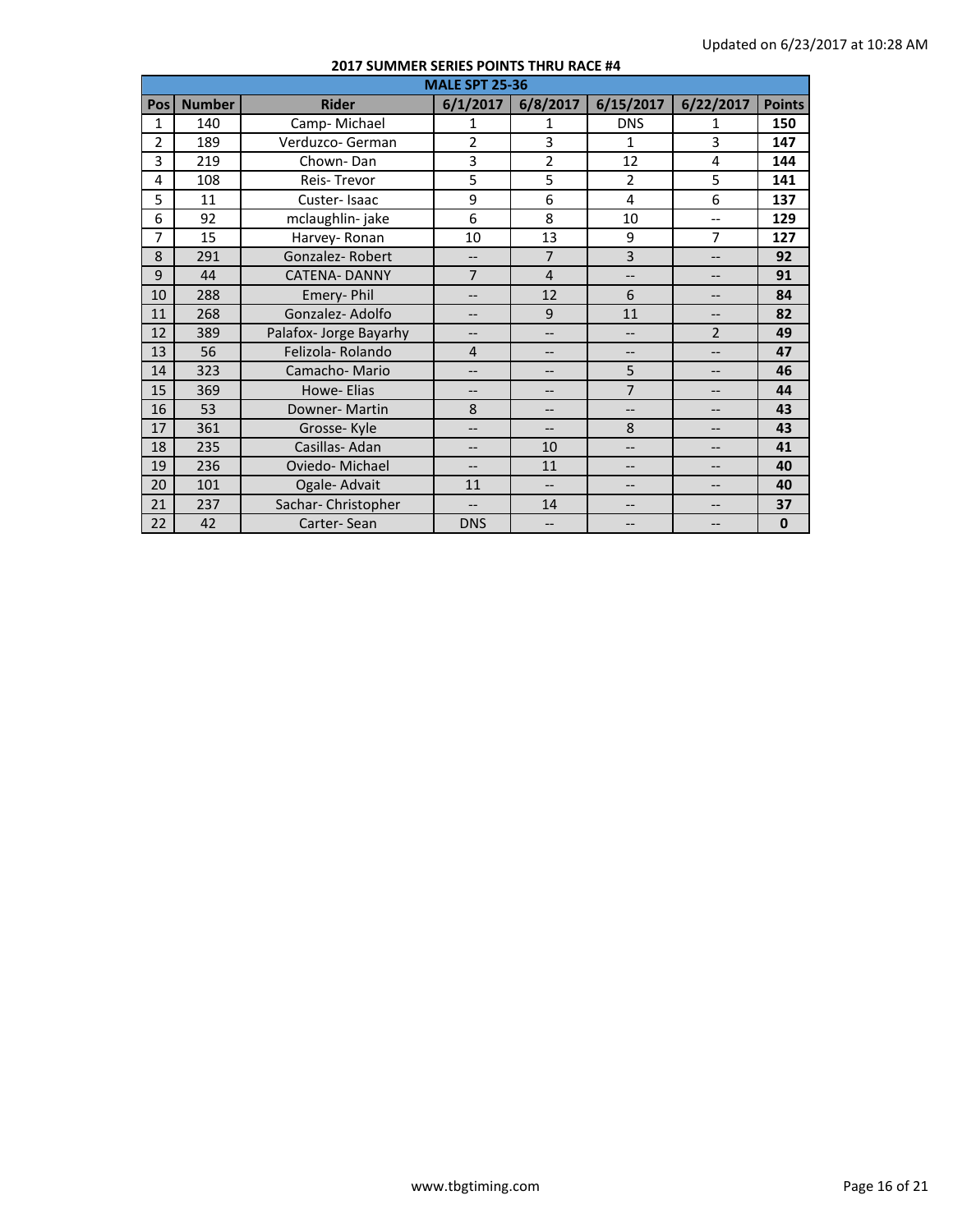|                |               |                          | <b>MALE SPT 37-48</b>    |                          |                          |                          |               |
|----------------|---------------|--------------------------|--------------------------|--------------------------|--------------------------|--------------------------|---------------|
| Pos            | <b>Number</b> | <b>Rider</b>             | 6/1/2017                 | 6/8/2017                 | 6/15/2017                | 6/22/2017                | <b>Points</b> |
| $\mathbf{1}$   | 52            | DeMaio-Robert            | 3                        | 2                        | $\mathbf{1}$             | $\mathbf{1}$             | 149           |
| $\overline{2}$ | 79            | Kulbis-Ed                | $\mathbf{1}$             | $\mathbf{1}$             | 4                        | $-$                      | 147           |
| 3              | 212           | Price-Ed                 | $\overline{\phantom{0}}$ | 4                        | 5                        | 4                        | 140           |
| 4              | 256           | Gonzalez-Tristan         | $-$                      | 6                        | $\overline{7}$           | $\overline{7}$           | 133           |
| 5              | 177           | Herrerra-Eric            | 5                        | 5                        | <b>DNF</b>               | 11                       | 132           |
| 6              | 273           | Staff-Jamie              | $\overline{\phantom{a}}$ | 12                       | 6                        | 5                        | 130           |
| $\overline{7}$ | 153           | Cervantes- Gilberto      | 9                        | 13                       | 8                        | 9                        | 127           |
| 8              | 282           | Juarez-Luis              | $\overline{a}$           | 3                        | <b>DNF</b>               | $\overline{3}$           | 96            |
| 9              | 169           | Zimmerman-Eddie          | $\overline{2}$           | <u></u>                  | $\overline{2}$           | $\overline{\phantom{a}}$ | 98            |
| 10             | 247           | Viola-Shawn              | $-$                      | 8                        | $\overline{\phantom{0}}$ | 8                        | 86            |
| 11             | 171           | Watson-Seth              | $\overline{7}$           | $\overline{\phantom{a}}$ | --                       | 10                       | 85            |
| 12             | 86            | Liebe-Jason              | 8                        | 9                        | --                       | --                       | 85            |
| 13             | 393           | Easterly-Josh            | $\overline{\phantom{a}}$ | $\overline{\phantom{a}}$ | $\overline{\phantom{a}}$ | $\overline{2}$           | 49            |
| 14             | 342           | Mills-Adam               | $-$                      | $-$                      | $\overline{3}$           | $\overline{\phantom{a}}$ | 48            |
| 15             | 91            | McGovern-Kermit          | $\overline{4}$           | $\overline{\phantom{a}}$ | $\overline{\phantom{a}}$ | $-$                      | 47            |
| 16             | 72            | <b>Holland-Scott</b>     | 6                        | $-$                      | $-$                      | --                       | 45            |
| 17             | 390           | Chen-Maison              | $\overline{\phantom{a}}$ | $\overline{\phantom{a}}$ | $\overline{\phantom{m}}$ | 6                        | 45            |
| 18             | 238           | <b>Fountain- Garrett</b> | $\overline{\phantom{a}}$ | $\overline{7}$           | --                       | --                       | 44            |
| 19             | 372           | LaCote-Jarome            | $\overline{\phantom{a}}$ | $-$                      | 9                        | --                       | 42            |
| 20             | 289           | Peel-Ronnie              | $\overline{\phantom{a}}$ | 10                       | $\overline{\phantom{a}}$ | $-$                      | 41            |
| 21             | 359           | McGuire-D                | $\overline{\phantom{a}}$ | $-$                      | 10                       | --                       | 41            |
| 22             | 204           | <b>Brown-James</b>       | 10                       | $-$                      | $\overline{\phantom{a}}$ | --                       | 41            |
| 23             | 133           | Vuckovich-Miki           | 11                       | $\overline{\phantom{a}}$ | $\overline{\phantom{a}}$ | --                       | 40            |
| 24             | 333           | Gell-David               | $\overline{\phantom{a}}$ | 11                       | --                       | $\overline{\phantom{a}}$ | 40            |
| 25             | 115           | Scott-Wesley             | 12                       | $\overline{\phantom{a}}$ | $-$                      | --                       | 39            |
| 26             | 239           | <b>WEBER-ERIC</b>        | $\overline{\phantom{a}}$ | <b>DNS</b>               | $\overline{\phantom{a}}$ | --                       | $\mathbf{0}$  |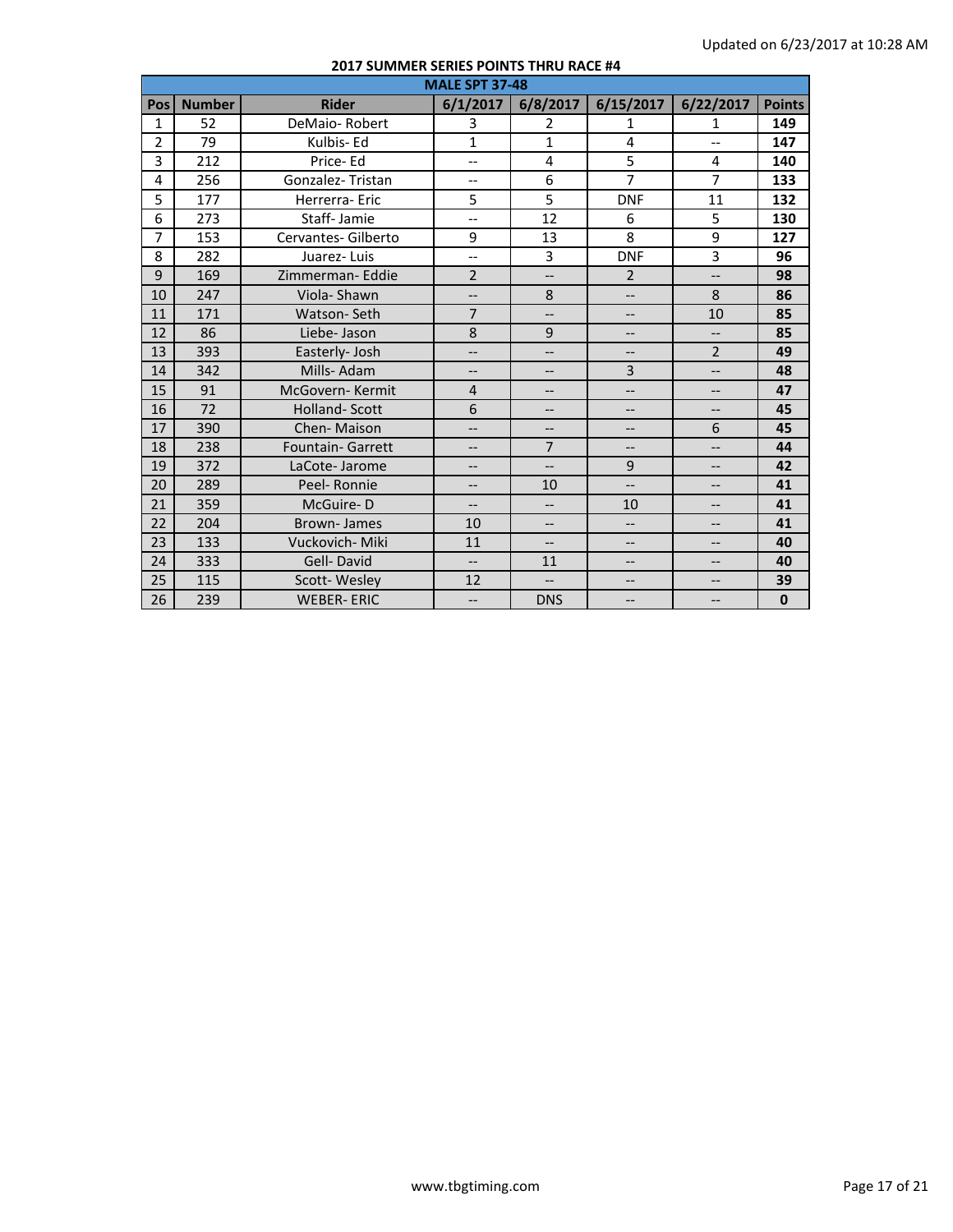|     | MALE SPT 49+  |                 |                |                          |                |                |               |  |  |
|-----|---------------|-----------------|----------------|--------------------------|----------------|----------------|---------------|--|--|
| Pos | <b>Number</b> | <b>Rider</b>    | 6/1/2017       | 6/8/2017                 | 6/15/2017      | 6/22/2017      | <b>Points</b> |  |  |
| 1   | 278           | Vigil-Jose      |                | $\overline{\phantom{a}}$ | 1              | 1              | 149           |  |  |
| 2   | 159           | Monfort-Scott   | 5              | 3                        | 2              | <b>DNF</b>     | 143           |  |  |
| 3   | 129           | Steiner-Derek   | $\overline{7}$ | <b>DNF</b>               | 3              | 3              | 140           |  |  |
| 4   | 272           | Thompson-Paul   | $- -$          | 5                        | 5              | 4              | 139           |  |  |
| 5   | 29            | Johnson-Mark    | 9              | 6                        | 7              | 5              | 135           |  |  |
| 6   | 76            | Jones-Tommy     | 6              | 4                        | <b>DNF</b>     | $-$            | 92            |  |  |
| 7   | 23            | Bingham-Robert  | $\overline{2}$ | <b>DNS</b>               | <b>DNS</b>     | <b>DNS</b>     | 49            |  |  |
| 8   | 71            | Hohimer-Don     | $\overline{4}$ | $-$                      | $\overline{4}$ |                | 94            |  |  |
| 9   | 116           | Scott-Shannon   | $\mathbf{1}$   | --                       | --             |                | 50            |  |  |
| 10  | 240           | Nichols-Martin  | $\overline{a}$ | $\mathbf{1}$             | --             | --             | 50            |  |  |
| 11  | 444           | Weaver-Blake    | --             | --                       | --             | $\overline{2}$ | 49            |  |  |
| 12  | 154           | Rasmussen-Jim   | 3              | $-$                      | --             |                | 48            |  |  |
| 13  | 325           | Heiar-David     | $-$            | $-$                      | 6              | --             | 45            |  |  |
| 14  | 416           | Adams-Ray       | --             | --                       | --             | 6              | 45            |  |  |
| 15  | 295           | Keen-David      | --             | $\overline{7}$           | --             | --             | 44            |  |  |
| 16  | 376           | XXX-Raymundo    | --             | --                       | 8              |                | 43            |  |  |
| 17  | 139           | Serrano-Kai     | 8              | $-$                      | --             |                | 43            |  |  |
| 18  | 172           | Flaherty-Dan    | 10             | $-$                      | --             | --             | 41            |  |  |
| 19  | 290           | Boggiano-MIguel |                | <b>DNS</b>               |                |                | $\mathbf 0$   |  |  |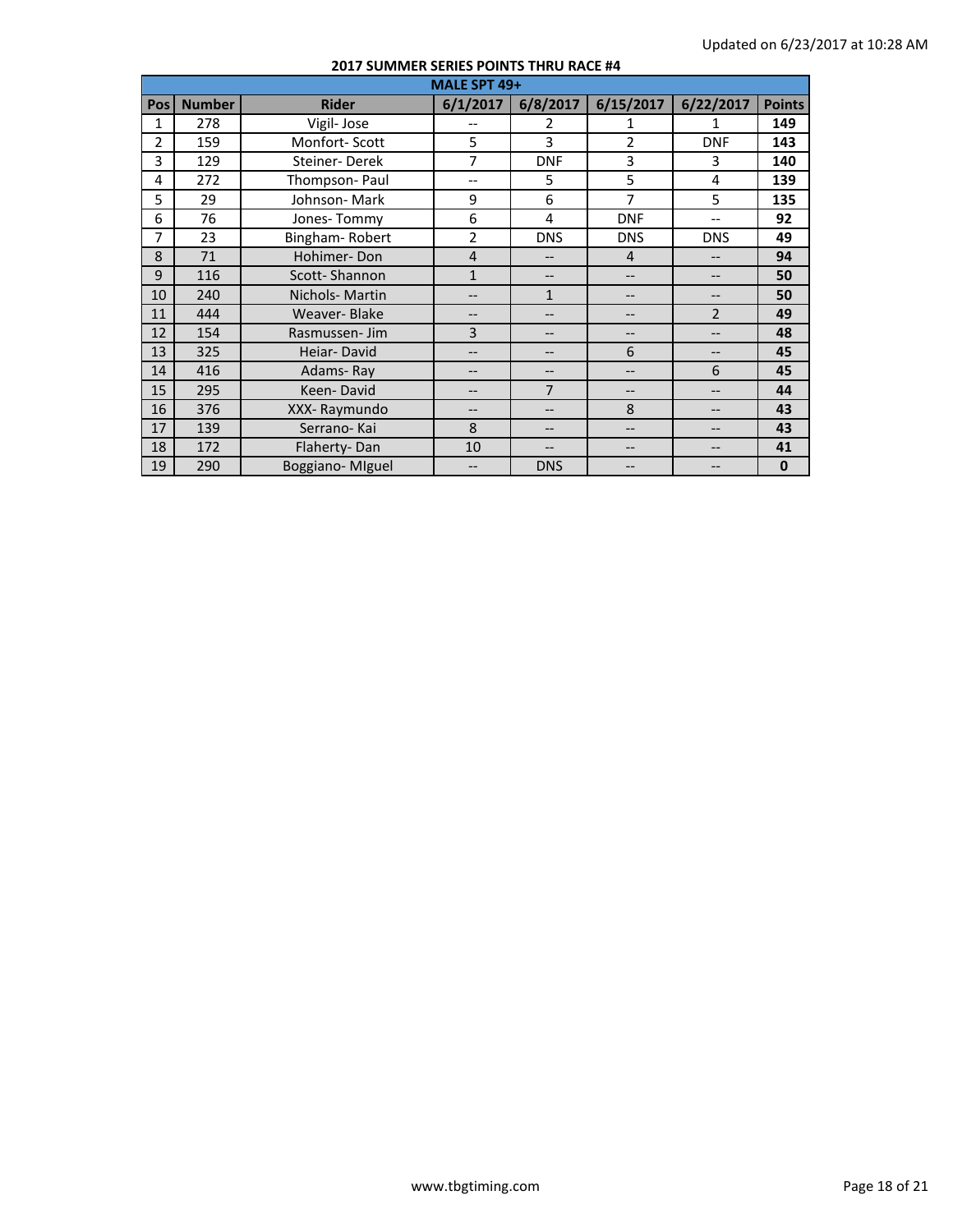|                |               | <b>MALE SUP SPT 16+</b><br>6/8/2017<br>6/15/2017<br>6/22/2017<br>6/1/2017<br><b>Rider</b><br>Kooiman-Brandon<br>2<br>2<br>2<br>6<br>7<br><b>Esbeck-Thomas</b><br>4<br>4<br>Wray-Blake<br>$\mathbf{1}$<br>$\overline{4}$<br>--<br>Cerami- Matthew<br>3<br>3<br>--<br>--<br>3<br>Libby-Landon<br>4<br>--<br>Rios-Jared<br>$\mathbf{1}$<br>--<br>--<br>Gould-Michael<br>$\overline{\mathcal{L}}$<br>--<br>--<br>3<br>Cisneros-Juan<br>-- |            |    |    |            |               |
|----------------|---------------|---------------------------------------------------------------------------------------------------------------------------------------------------------------------------------------------------------------------------------------------------------------------------------------------------------------------------------------------------------------------------------------------------------------------------------------|------------|----|----|------------|---------------|
| Pos            | <b>Number</b> |                                                                                                                                                                                                                                                                                                                                                                                                                                       |            |    |    |            | <b>Points</b> |
| 1              | 16            |                                                                                                                                                                                                                                                                                                                                                                                                                                       |            |    |    |            | 148           |
| 2              | 12            |                                                                                                                                                                                                                                                                                                                                                                                                                                       |            |    |    |            | 139           |
| 3              | 321           |                                                                                                                                                                                                                                                                                                                                                                                                                                       |            |    |    |            | 97            |
| $\overline{4}$ | 243           |                                                                                                                                                                                                                                                                                                                                                                                                                                       |            |    |    |            | 96            |
| 5              | 287           |                                                                                                                                                                                                                                                                                                                                                                                                                                       |            |    |    |            | 95            |
| 6              | 110           |                                                                                                                                                                                                                                                                                                                                                                                                                                       |            |    |    |            | 50            |
| $\overline{7}$ | 417           |                                                                                                                                                                                                                                                                                                                                                                                                                                       |            |    |    |            | 49            |
| 8              | 46            |                                                                                                                                                                                                                                                                                                                                                                                                                                       |            |    |    |            | 48            |
| 9              | 241           | Cortez-Gilberto                                                                                                                                                                                                                                                                                                                                                                                                                       |            | 5  | -- |            | 46            |
| 10             | 391           | Saffon- Juan Diego                                                                                                                                                                                                                                                                                                                                                                                                                    |            |    |    | 5          | 46            |
| 11             | 116           | Scott-Shannon                                                                                                                                                                                                                                                                                                                                                                                                                         | --         |    | -- | 6          | 45            |
| 12             | 415           | Velez-Jose                                                                                                                                                                                                                                                                                                                                                                                                                            | --         |    |    | <b>DNF</b> | $\bf{0}$      |
| 13             | 404           | Aray-Juan                                                                                                                                                                                                                                                                                                                                                                                                                             |            |    | -- | <b>DNF</b> | $\mathbf 0$   |
| 14             | 387           | <b>Burgett-Parker</b>                                                                                                                                                                                                                                                                                                                                                                                                                 | <b>DNF</b> |    | -- | --         | $\mathbf{0}$  |
| 15             | 212           | Price-Ed                                                                                                                                                                                                                                                                                                                                                                                                                              | <b>DNF</b> | -- | -- | --         | $\mathbf{0}$  |
| 16             | 203           | Taylor-Andrew                                                                                                                                                                                                                                                                                                                                                                                                                         | 5          | 1  | 5  |            | 142           |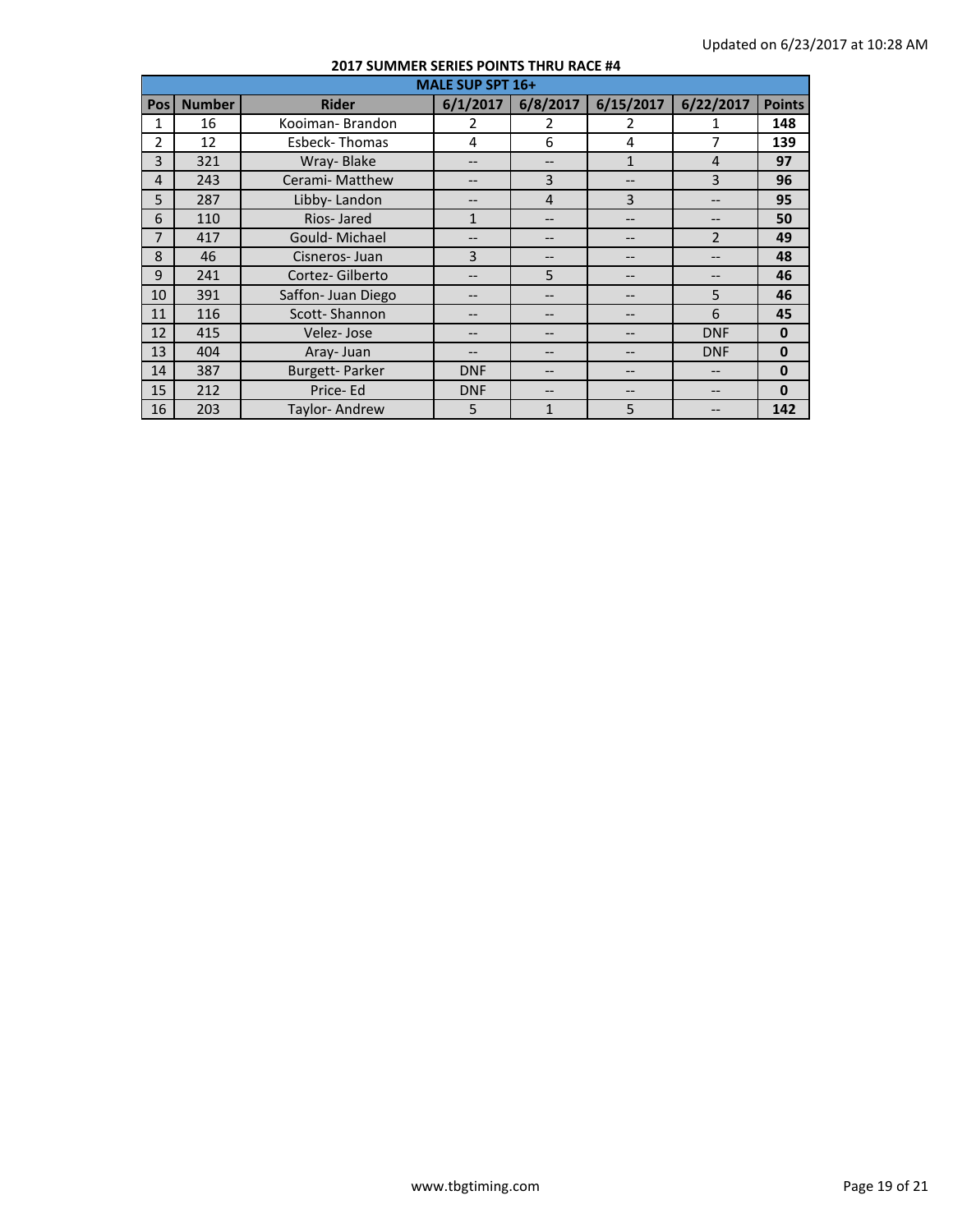|              | <b>MASOCHIST (SS)</b> |                       |            |          |                |               |               |  |
|--------------|-----------------------|-----------------------|------------|----------|----------------|---------------|---------------|--|
| <b>Pos</b>   | <b>Number</b>         | <b>Rider</b>          | 6/1/2017   | 6/8/2017 | 6/15/2017      | 6/22/2017     | <b>Points</b> |  |
|              | 199                   | Janssen-Nick          |            | 2        |                |               | 147           |  |
| 2            | 70                    | Hill-Sean             | 2          | 5        | 1              |               | 145           |  |
| 3            | 274                   | <b>Dhrmund-Steve</b>  |            | 1        |                |               | 50            |  |
| 4            | 150                   | Engelhardt-Marc       | --         |          | --             |               | 50            |  |
| 5            | 372                   | LaCote-Jarome         |            |          | --             | $\mathcal{P}$ | 49            |  |
| 6            | 334                   | <b>McDaniel-Billy</b> |            |          | $\overline{2}$ |               | 49            |  |
| 7            | 261                   | Hill-Stan             |            | 3        | --             |               | 48            |  |
| 8            | 270                   | Morgan-Kyle           |            | 4        |                |               | 47            |  |
| $\mathbf{q}$ | 276                   | Hursh-Andrew          |            | 6        |                |               | 45            |  |
| 10           | 249                   | Benson-Bryan          |            | 7        | --             |               | 44            |  |
| 11           | 81                    | <b>LARSON-DAVID</b>   | <b>DNF</b> | --       | --             |               | $\bf{0}$      |  |